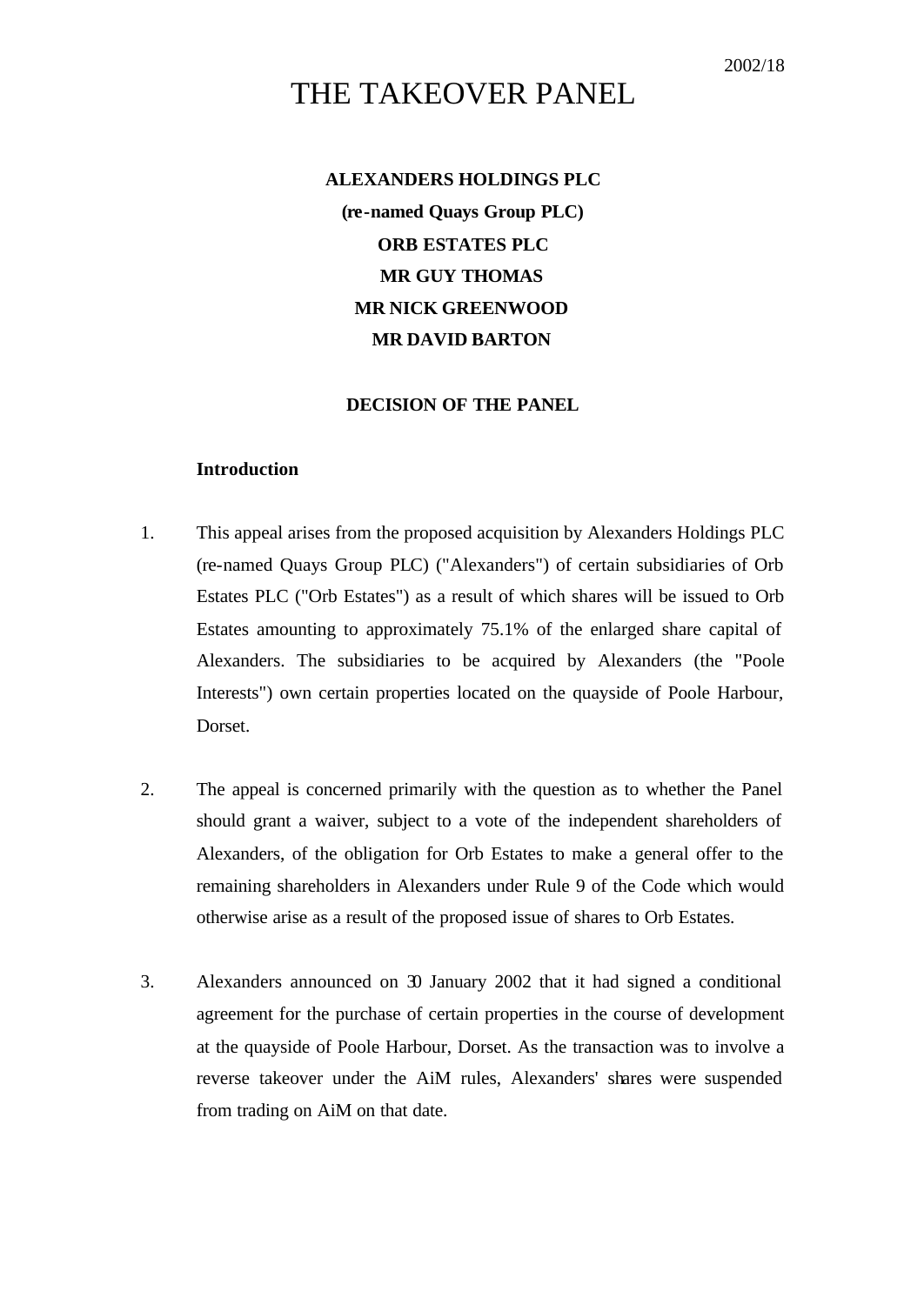- 4. On 4 July, Alexanders issued a circular to its shareholders seeking, among other matters, approval for the acquisition of the Poole Interests from Orb Estates, approval for the issue of shares to Orb Estates as consideration for that acquisition and approval of the waiver given by the Executive of the obligation under Rule 9 that would otherwise arise for Orb Estates to make a general offer for Alexanders. The suspension of Alexanders shares from trading on AiM was lifted on 8 July.
- 5. Following the issue of the Alexanders circular, the Executive was contacted by Mr Guy Thomas, a shareholder in Alexanders, who raised a number of issues in connection with the transaction. As a result, the Executive contacted Alexanders and its financial adviser, Corporate Synergy PLC ("Corporate Synergy"), in order to investigate the issues raised.
- 6. As a result of its investigation into the issues raised by Mr Thomas, the Executive became aware of certain connections between Corporate Synergy and Orb Estates (being, principally, that Corporate Synergy had recently acted as adviser to Orb Estates in connection with another transaction). The Executive therefore concluded that Corporate Synergy was not sufficiently independent from Orb Estates (for the purposes of Rule 3.3 and paragraph 4(a) of Appendix 1 to the Code) to provide independent advice to the Alexanders board.
- 7. The Executive therefore ruled that Corporate Synergy must step down as the Rule 3 adviser to Alexanders for the purposes of the transaction and that, if the transaction was to proceed, an independent adviser must be appointed and a further circular sent to Alexanders shareholders. Daniel Stewart & Company Plc ("Daniel Stewart") was then appointed as Rule 3 adviser in place of Corporate Synergy.
- 8. As a consequence of this development, the annual general meeting of Alexanders shareholders convened for 30 July to consider, among other matters, the Orb Estates transaction was duly adjourned.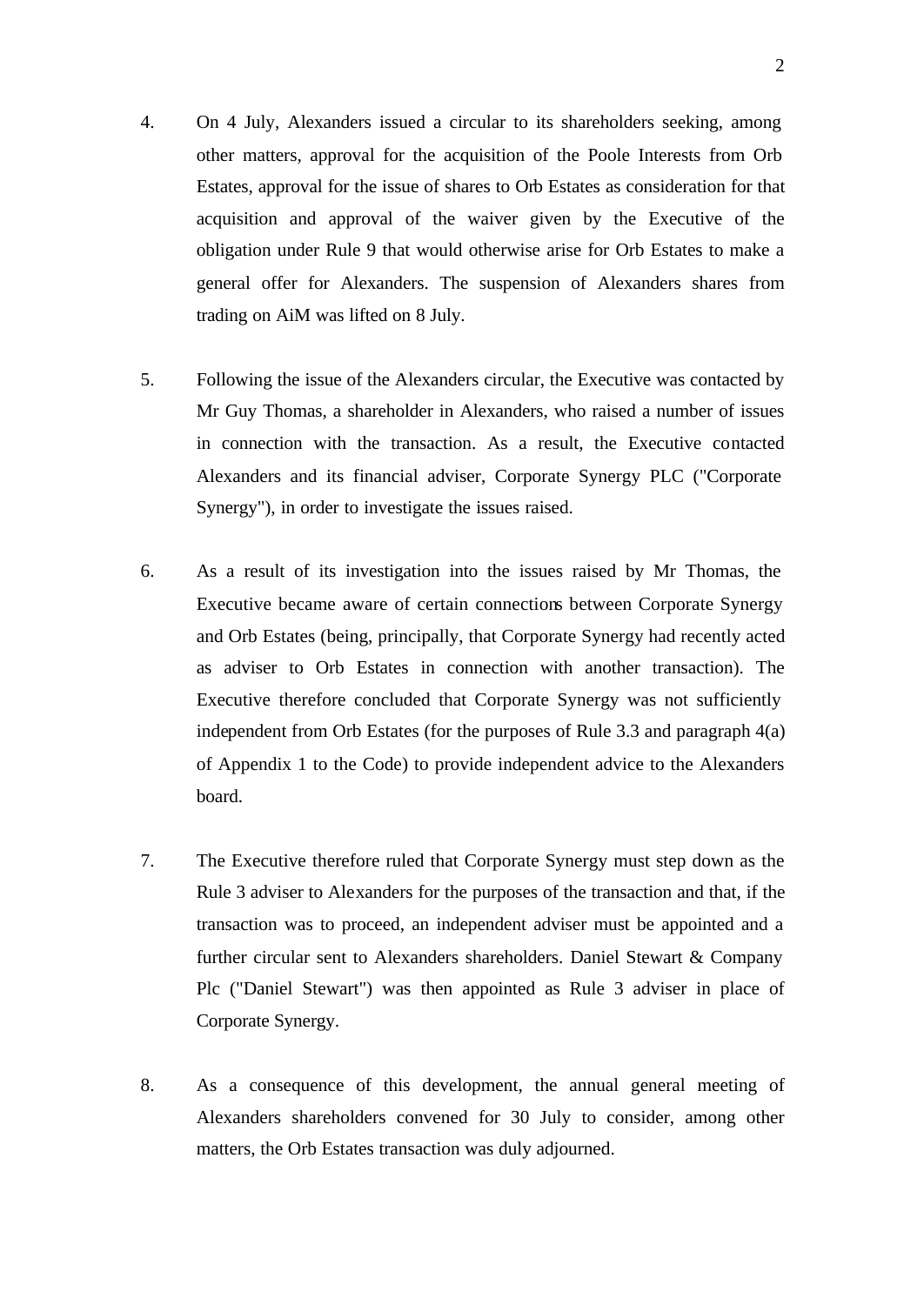- 9. On 1 August, Alexanders issued a supplemental circular to its shareholders in connection with the Orb Estates transaction. This circular included the advice of Daniel Stewart, as the new Rule 3 adviser, that the transaction and the waiver of Rule 9 are in the best interests of Alexanders and its shareholders as a whole.
- 10. In addition, the supplemental circular also informed shareholders that:
	- due to his appointment to the board of Newport Holdings PLC on 4 July as a representative of Orb Estates, Mr Sinclair (one of the directors of Alexanders) was not considered by the Executive to be independent for the purposes of this transaction and would therefore no longer form part of the Alexanders board's recommendation of the transaction to shareholders;
	- Sunneynook Limited ("Sunneynook"), a significant shareholder in Alexanders, would be disenfranchised from voting on the Alexanders shareholder resolution to approve the waiver of Rule 9 as a result of certain connections between Sunneynook and Lynch Talbot Limited ("Lynch Talbot"), the ultimate controller of Orb Estates; and
	- an agreement entered into between Mr Roger Humm, one of the directors of Alexanders, and Gateside Holdings Limited ("Gateside"), under which Mr Humm had agreed to sell his Alexanders shares to Gateside, had been cancelled.
- 11. The supplemental circular otherwise confirmed that the Executive had agreed to waive the requirement which would otherwise arise under Rule 9 of the Code for Orb Estates to make a general offer to Alexanders shareholders as a result of the issue to it of shares under the transaction, subject to a vote of independent Alexanders shareholders.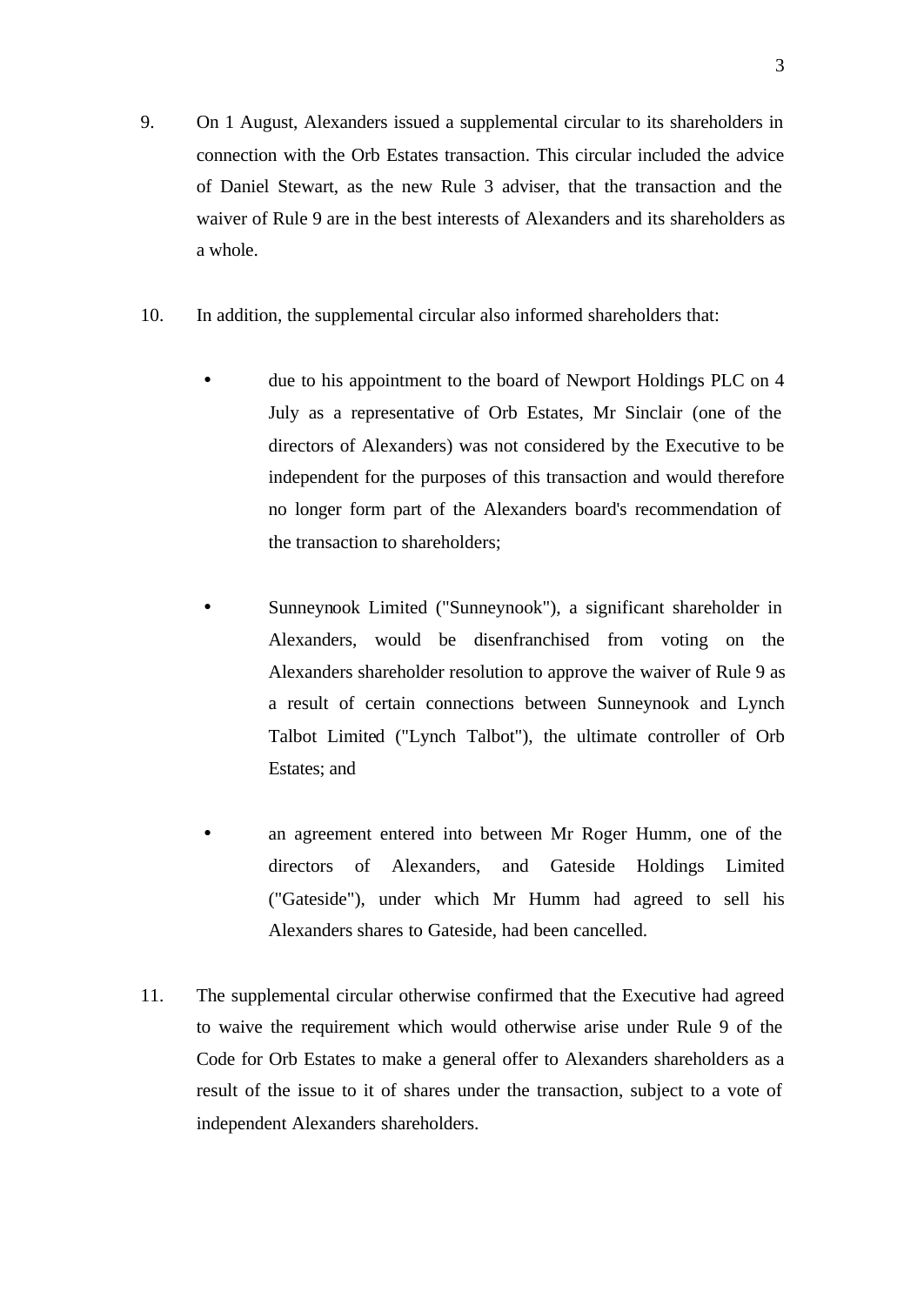12. The annual general meeting which would consider the resolutions to approve the whitewash transaction was reconvened for 16 August, 15 days after the supplemental circular was issued. In the meantime, Mr Thomas lodged an appeal with the Panel which was heard on 15 August. In order for the position to be clarified before the reconvened annual general meeting, the Panel announced its decision shortly after the hearing on 15 August and now gives its detailed reasons.

# **Appeal by Guy Thomas**

13. Mr Thomas initiated the appeal but has since been joined as an appellant by Mr Nicholas Greenwood and Mr David Barton, both of whom are shareholders in Alexanders. Mr Greenwood and Mr Barton associate themselves with the arguments described below as those of Mr Thomas. In addition, another shareholder (Mr Michael Griffiths) wrote a letter of support and Mr Thomas explained that he had spoken to numerous shareholders "none of whom had a good word to say about the transaction" .

Mr Thomas contends as follows:

- Sunneynook's acquisition of shares in Alexanders should be considered to be a disqualifying transaction in relation to the Poole Interests transaction and, as a result, the Panel should not be prepared to grant a waiver of Rule 9 in connection with the issue of Alexanders shares to Orb Estates;
- the agreement between Mr Humm and Gateside under which Gateside agreed to acquire Mr Humm's Alexanders shares should also be considered to be a disqualifying transaction and that this should continue to be the case notwithstanding that the agreement had since been cancelled; and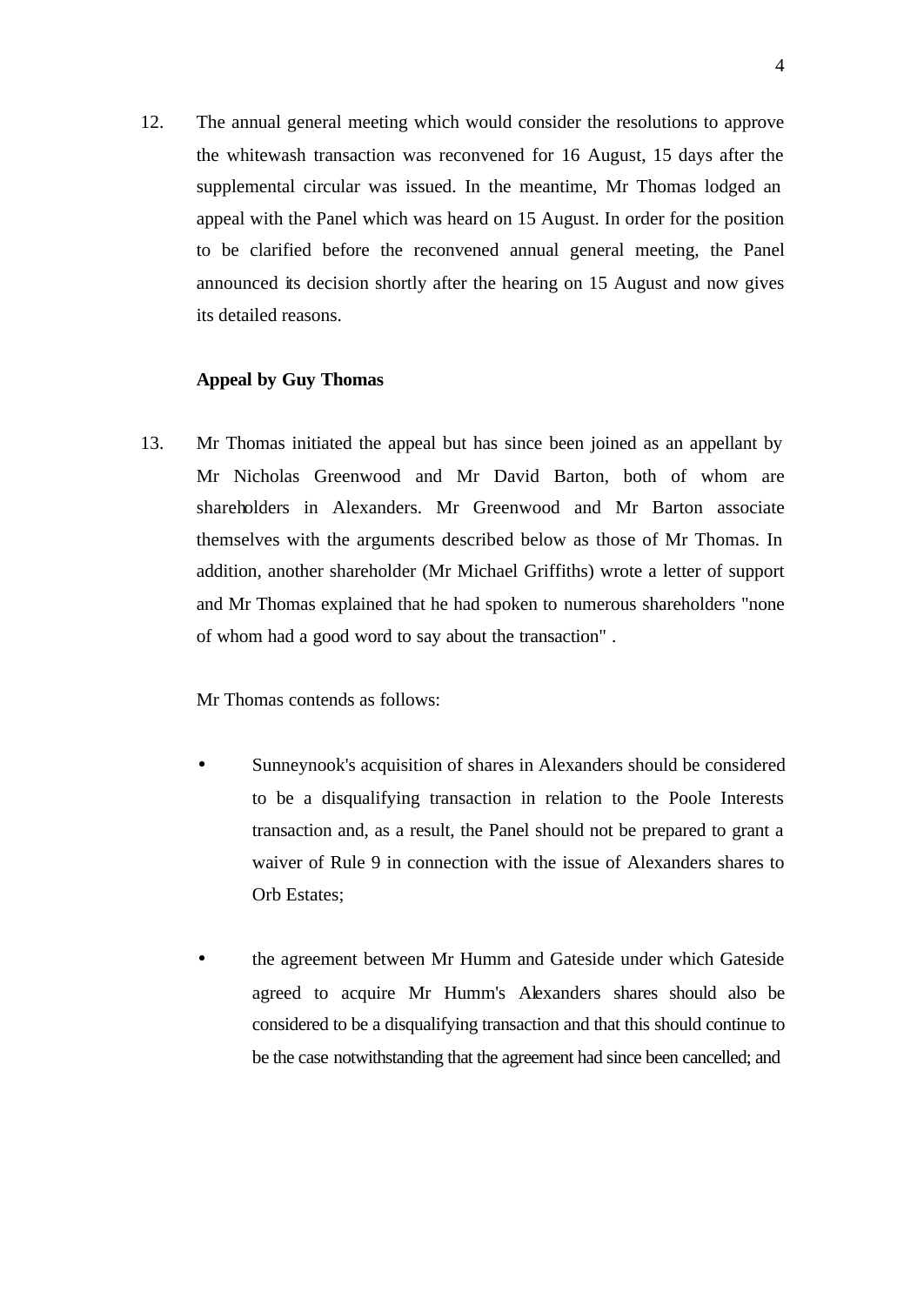- the Panel should not be prepared to grant a waiver of Rule 9 in connection with the issue of Alexanders shares to Orb Estates without knowledge of the ultimate beneficial ownership of Orb Estates.
- 14. The decision for the Panel is whether, on the basis of the evidence presented to it in relation to the three grounds of Mr Thomas' appeal, this is a case in which a waiver of the Rule 9 obligation should be refused. The Panel will also deal with Mr Thomas' alternative suggestions that Craigen Estates Overseas Limited ("Craigen") and Mr Humm should be prevented from voting on the transaction. The facts are somewhat complex and, exceptionally, are therefore set out in some detail, mindful that Mr Thomas invited the Panel to see the picture as a whole.

# **Terminology**

- 15. A waiver by the Panel of the obligation to make a general offer under Rule 9 which would otherwise arise where, as a result of the issue of new securities as consideration for an acquisition, a person or group of persons acting in concert acquires shares that would normally give rise to such an obligation is known as a "whitewash" or a "Rule 9 whitewash", and the transaction itself is commonly referred to as a "whitewash transaction".
- 16. In applying the Code to a whitewash transaction, references to the "offeror" in a particular Rule should be taken to be references to the potential controlling shareholder or shareholders (in this case, Orb Estates). References to the "offeree company" should be taken to be references to the company issuing the new securities and in which the potential controlling position may arise (in this case, Alexanders).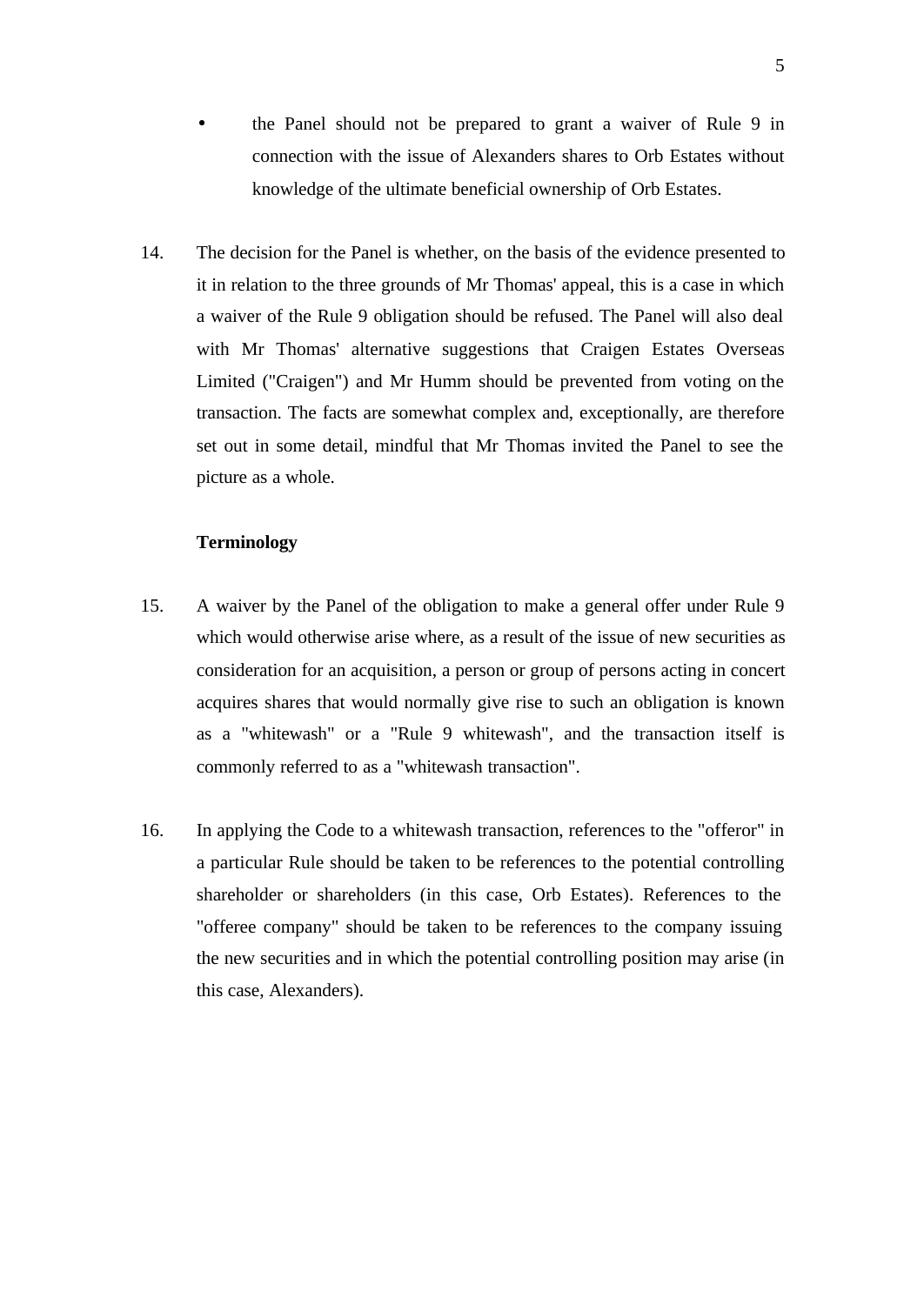### **Factual background**

### **(a) Alexanders**

- 17. In 1998, Alexanders began disposing of its business and assets and has effectively been a cash shell since May 2000.
- 18. The principal shareholder in Alexanders at this time was Mrs Aleksandra Clayton who held shares representing approximately 68% of the Alexanders voting share capital.
- 19. In October 2000, Mrs Clayton sold shares representing approximately 41% of the voting share capital of Alexanders to Craigen at a price of 30 pence per share. Craigen immediately placed approximately 11% of the shares with independent placees, leaving it with a holding of 11,863,409 shares, representing approximately 29.9% of the voting share capital of Alexanders at the time. The Executive was consulted in relation to this transaction at the time and confirmed that it would not trigger a Rule 9 obligation on Craigen.
- 20. A new management team was also appointed to the Alexanders board at this time alongside the continuing directors, Mrs Clayton and Mr Humm (who both became non-executive directors). The additional directors appointed were Mr Charles Helvert, Mr Stephen Sinclair and Mr Jacques Delacave.
- 21. Since October 2000, Alexanders has been looking for opportunities to use its cash to acquire investments and the new management team was appointed to assist in this repositioning of the company.
- 22. On 31 May 2001, Mrs Clayton resigned as a director of Alexanders and, having been listed on the London Stock Exchange until 5 June 2001, the ordinary shares of Alexanders were admitted to AiM on 6 June 2001.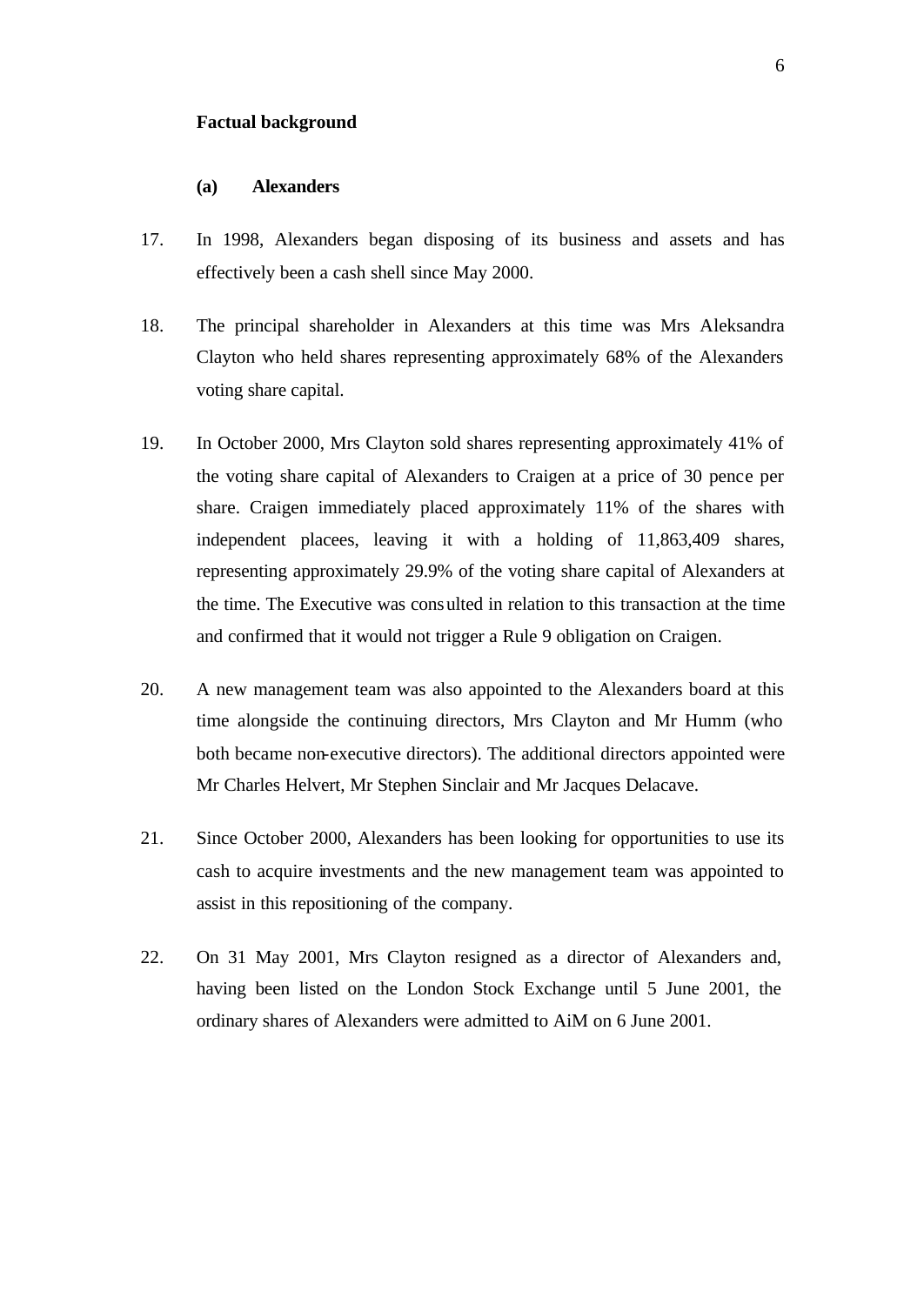- 23. Prior to that, on 21 May 2001, Mrs Clayton had entered into put option agreements with Sunneynook under which Mrs Clayton acquired the option to put an aggregate of 10,720,446 ordinary shares in Alexanders on Sunneynook at a price of 30 pence per share at any time between the date falling six months after the admission of Alexanders to AiM (i.e. 7 December 2001) and the date falling 12 months after admission (i.e. 6 June 2002). Under the terms of the put option agreements, whenever the options were exercised the shares and purchase consideration would both be transferred into an escrow arrangement to be released after the end of the option period. Sunneynook's payment obligations under the put options were guaranteed by Lynch Talbot.
- 24. On 7 December 2001, Mrs Clayton exercised her rights to put shares on Sunneynook under the terms of the put options and those shares were accordingly sold to Sunneynook on 27 June 2002 (following the end of the escrow period).

### **(b) Alexanders directors**

- 25. The current directors of Alexanders are: Mr Helvert who is Chairman, Mr Humm, Mr Delacave and Mr Sinclair. Of these, only Mr Humm owns any shares in Alexanders.
- 26. Mr Helvert, Mr Delacave and Mr Sinclair were all appointed to the board of Alexanders on 2 October 2000 in the circumstances described in paragraph 20 above and the announcement made at the time stated that all three were nominees of Craigen.

# *Mr Humm*

27. Mr Humm owns 1,342,656 ordinary shares in Alexanders, representing approximately 3.2% of the issued voting share capital and has given an irrevocable undertaking to vote in favour of the resolution to approve the Orb Estates transaction at the relevant shareholders' meeting.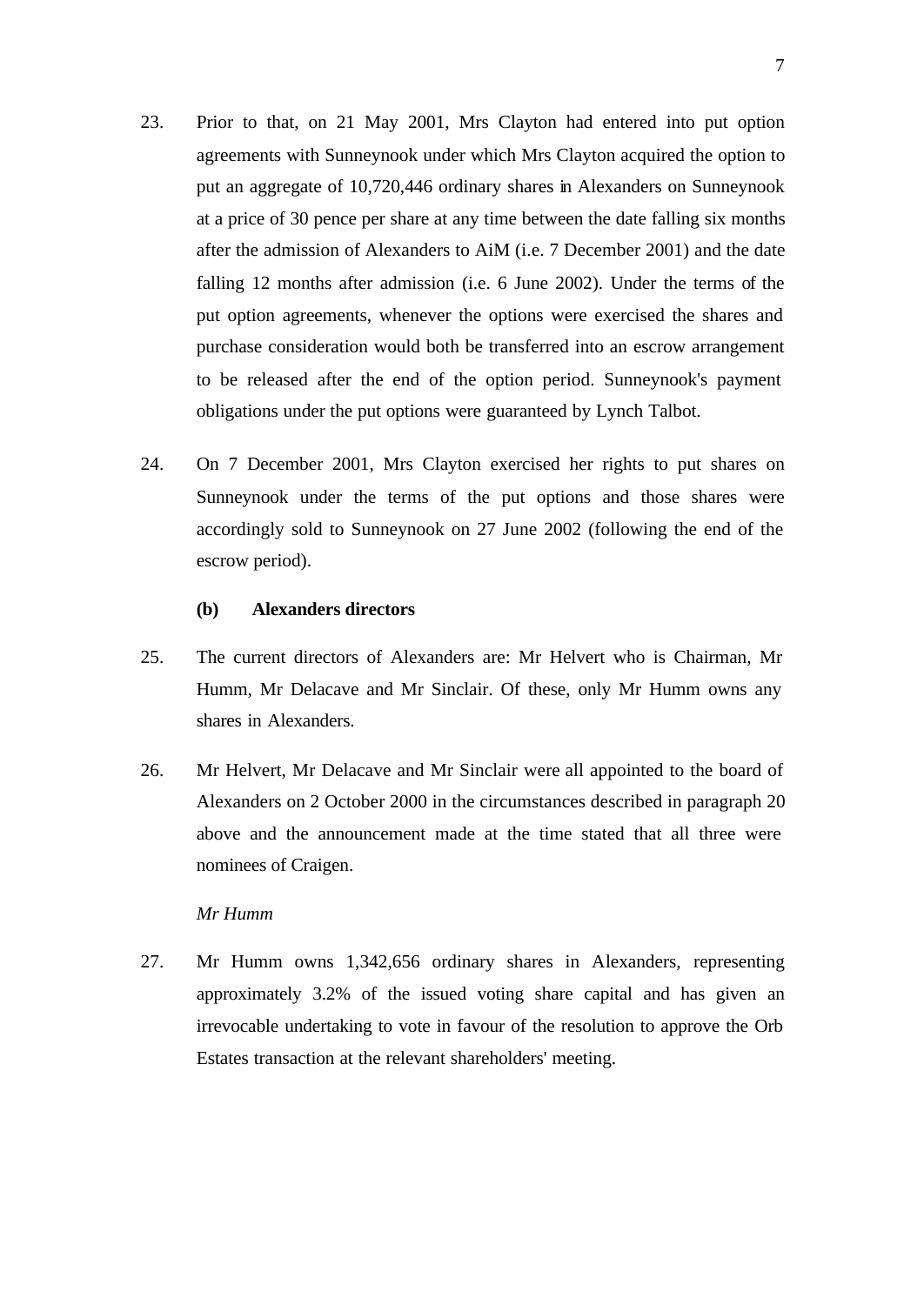### *Mr Helvert*

28. Mr Helvert is also a director of Orb Estates and of several of the subsidiaries being acquired by Alexanders. As a result of his connection with Orb Estates, Mr Helvert is not considered independent for the purposes of recommending the acquisition of the Poole Interests to Alexanders shareholders and abstained from voting at the Alexanders board meetings which approved the transaction.

### *Mr Delacave*

29. Mr Delacave was, between October 1998 and October 2000, a director of Orb Estates. Mr Delacave resigned from the Orb Estates board on 31 October 2000.

# *Mr Sinclair*

30. Following the current transaction, Mr Sinclair will remain responsible for the financial reporting of the Alexanders group. As mentioned above, Mr Sinclair also represents Orb Estates on the board of Newport Holdings PLC. Consequently, he is not considered independent for the purposes of the transaction.

# **(c) Principal Alexanders shareholders**

31. The relevant principal shareholders of Alexanders and their current respective interests in the company's voting share capital are as follows:

| Craigen | $-28.6\%$ |
|---------|-----------|
|         |           |

- Sunneynook 25.8%
- Mr Humm  $-3.2\%$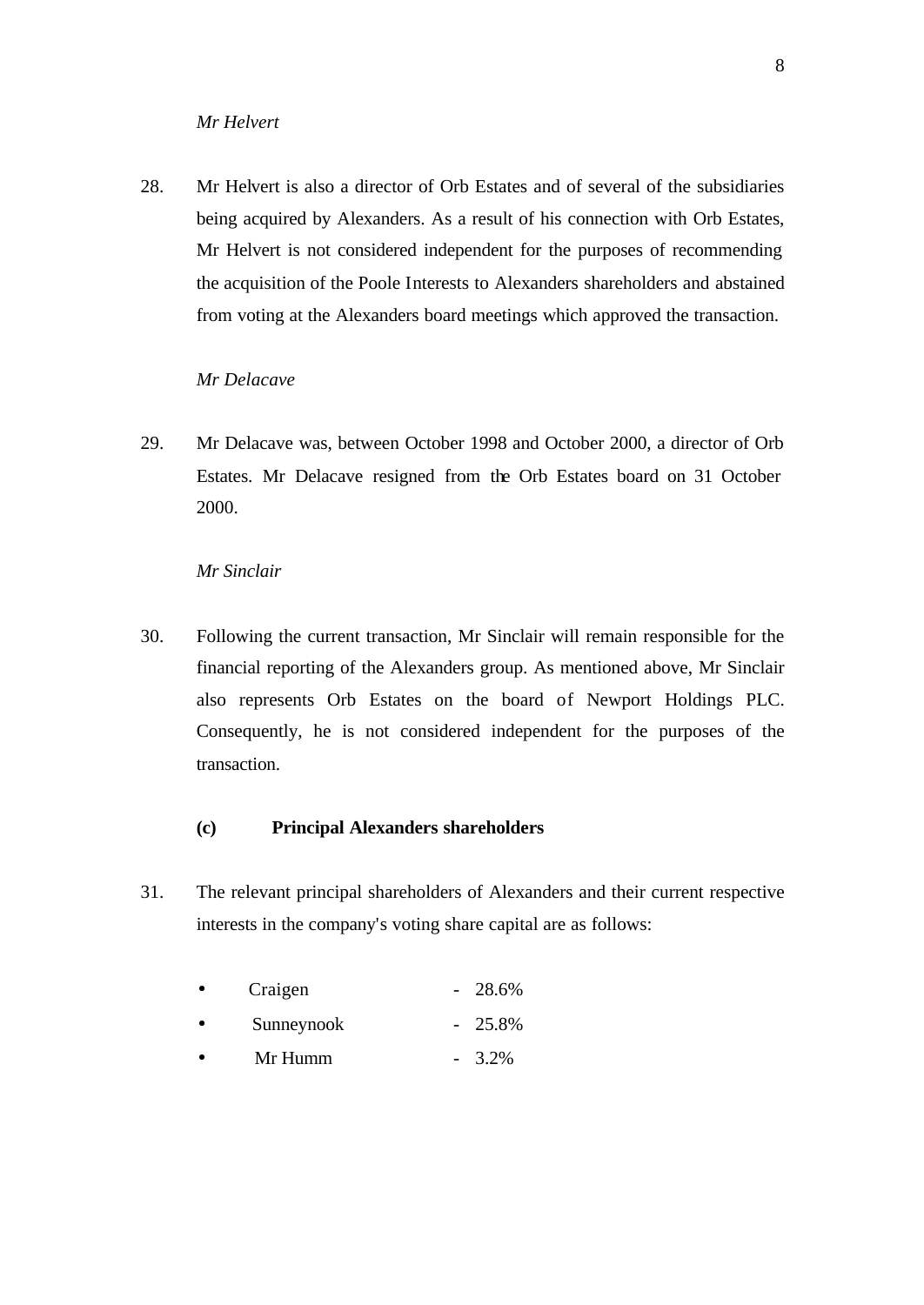32. If the proposed transaction with Orb Estates is completed, the relevant principal shareholders of Alexanders and their respective interests in the company's voting share capital will be as follows:

| <b>Orb</b> Estates | $-75.1\%$ |
|--------------------|-----------|
| Craigen            | $-7.2\%$  |
| Sunneynook         | $-6.4\%$  |
| Mr Humm            | $-0.8\%$  |

# **(d) Lynch Talbot, Euro & UK Property Limited, Mr Sam Nolan and Mr Salai Ozturk**

- 33. The ultimate parent company of Orb Estates is Euro & UK Property Limited ("Euro & UK"), a company registered in the British Virgin Islands. Euro & UK has two classes of share capital: ordinary shares which only carry voting rights, but no rights to income or capital; and preference shares which carry the right to income and, on a winding up, capital from Euro & UK, but no voting rights.
- 34. The ordinary shares in Euro & UK are wholly-owned by Lynch Talbot. Lynch Talbot is a company registered in Jersey. Lynch Talbot administers a number of properties and general investment companies, including Euro & UK. Lynch Talbot receives a management fee for its services.
- 35. The preference shares in Euro & UK are held by a number of high net worth individuals who are investment clients of Lynch Talbot. Investment clients of Lynch Talbot provide capital which is invested by Lynch Talbot as it sees fit. Such investment clients receive a return according to any increase in value in the investment, but do not control that investment. In the case of Euro & UK, such investment clients have invested through the preference shares issued in that company.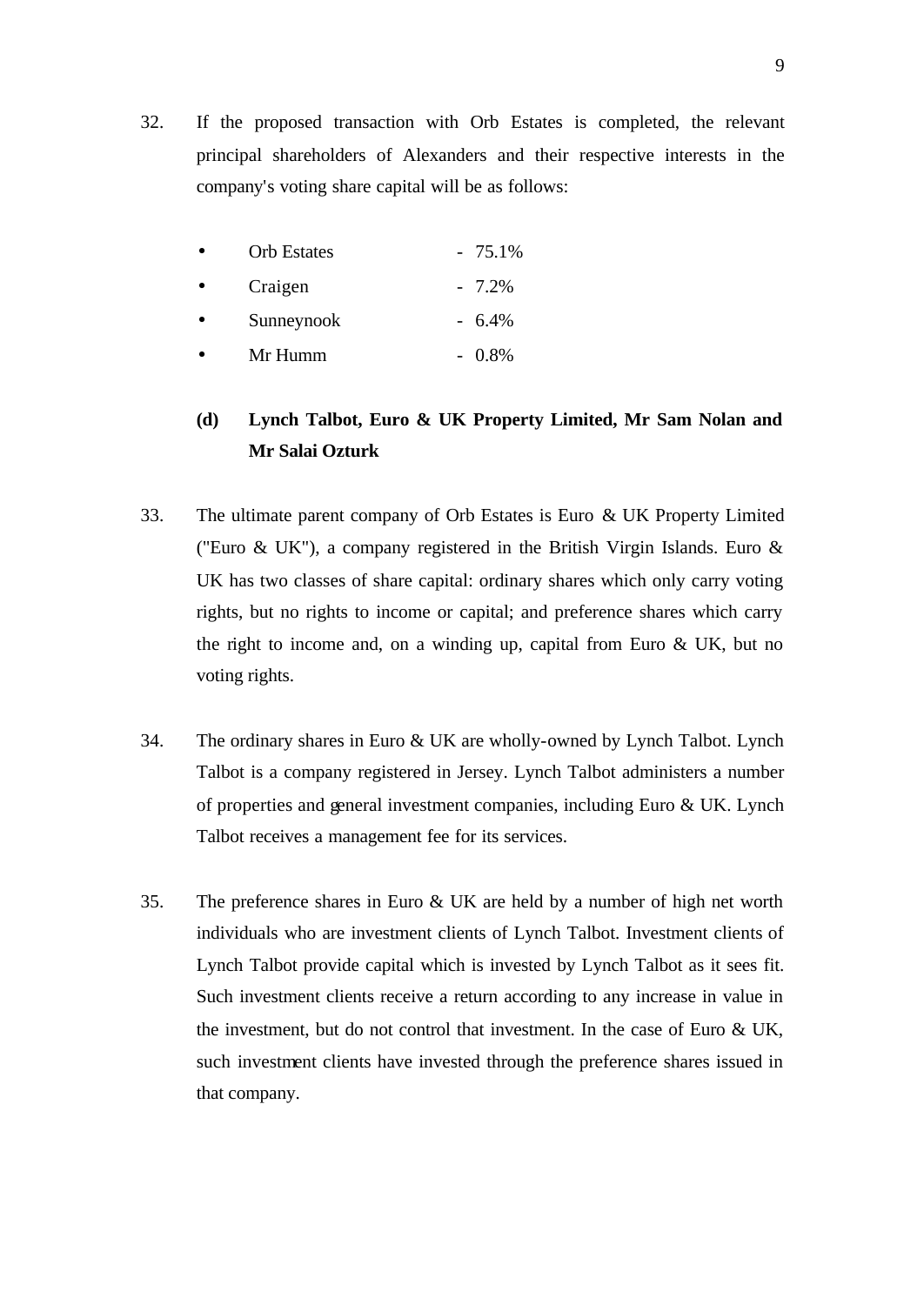36. Lynch Talbot is owned and managed by two individuals, Mr Sam Nolan and Mr Salai Ozturk. Mr Nolan set up a corporate trust business that was ultimately acquired by the Cater Allen Group in 1994 and he was a director of Cater Allen Trust Company Limited, part of the Abbey National group, until he joined Lynch Talbot in June 1999. Mr Ozturk left British Government service in 1962 to go into business on his own account. He is a British and Turkish national who has had a wide range of business interests.

### **Provisions of the Takeover Code relevant to whitewash transactions**

37. Rule 9 of the Code, the whitewash procedure and the reasons for their inclusion in the Code are relevant in order to understand fully the first two of Mr Thomas' grounds for appeal.

### **(a) Rule 9 - the mandatory offer**

- 38. Rule 9 of the Code, which derives from General Principle 10, provides that where control of a company is acquired, or consolidated, by a person or group of persons acting in concert, a general offer to all shareholders is normally required. "Control" for Code purposes means a holding of 30% or more of the voting rights of the company.
- 39. Rule 9.1 provides that:

*"Except with the consent of the Panel, when:-*

*(a) any person acquires, whether by a series of transactions over a period of time or not, shares which (taken together with shares held or acquired by persons acting in concert with him) carry 30% or more of the voting rights of a company; or*

*(b) any person who, together with persons acting in concert with him, holds not less than 30% but not more than 50% of the voting rights and such person, or any person acting in concert with him, acquires additional shares*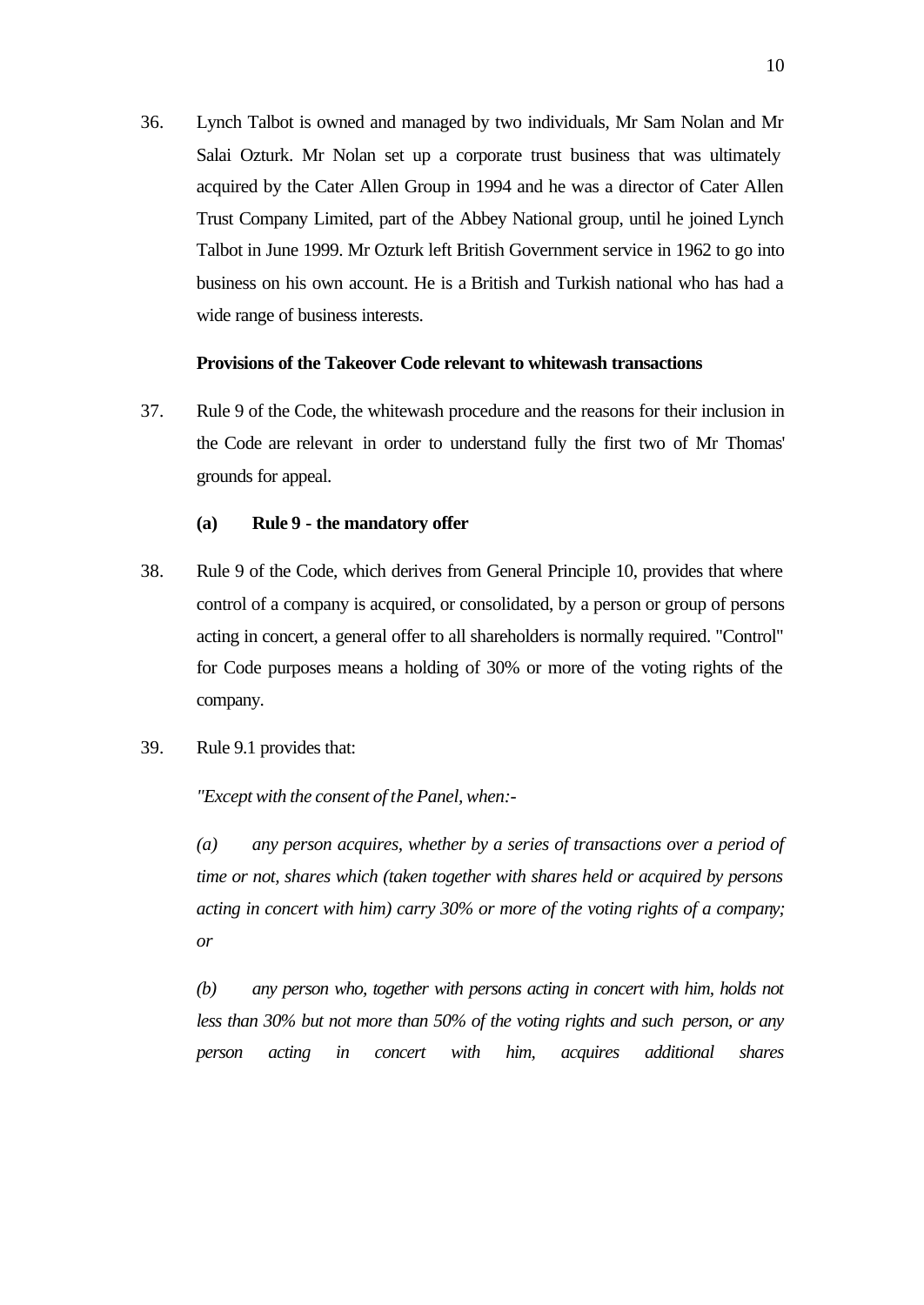*which increase his percentage of the voting rights,*

*such person shall extend offers, on the basis set out in Rules 9.3, 9.4 and 9.5, to the holders of any class of equity share capital whether voting or nonvoting and also to the holders of any class of voting non-equity share capital in which such person or persons acting in concert with him hold shares. Offers for different classes of equity share capital must be comparable; the Panel should be consulted in advance in such cases. "*

### **(b) Whitewashes**

…

40. The Code recognises, however, that, in circumstances where a person acquires control of a company as a result (among other matters) of a transaction involving the issue to him of new shares, it may not always be appropriate to require that person to make a general offer to the rema ining shareholders, notwithstanding the provisions of Rule 9.

Note 1 on the Dispensations from Rule 9 provides that:

*"When the issue of new securities as consideration for an acquisition would otherwise result in an obligation to make a general offer under this Rule, the Panel will normally waive the obligation if there is an independent vote at a shareholders' meeting.*

*The appropriate provisions of the Code apply to whitewash proposals. Full details of the potential shareholding must be disclosed in the document sent to shareholders relating to the issue of the new securities, which must also include competent independent advice on the proposals the shareholders are being asked to approve, together with a statement that the Panel has agreed to waive any consequent obligation under this Rule to make a general offer. The resolution must be made the subject of a poll. The Panel must be consulted and a proof document submitted at an early stage."*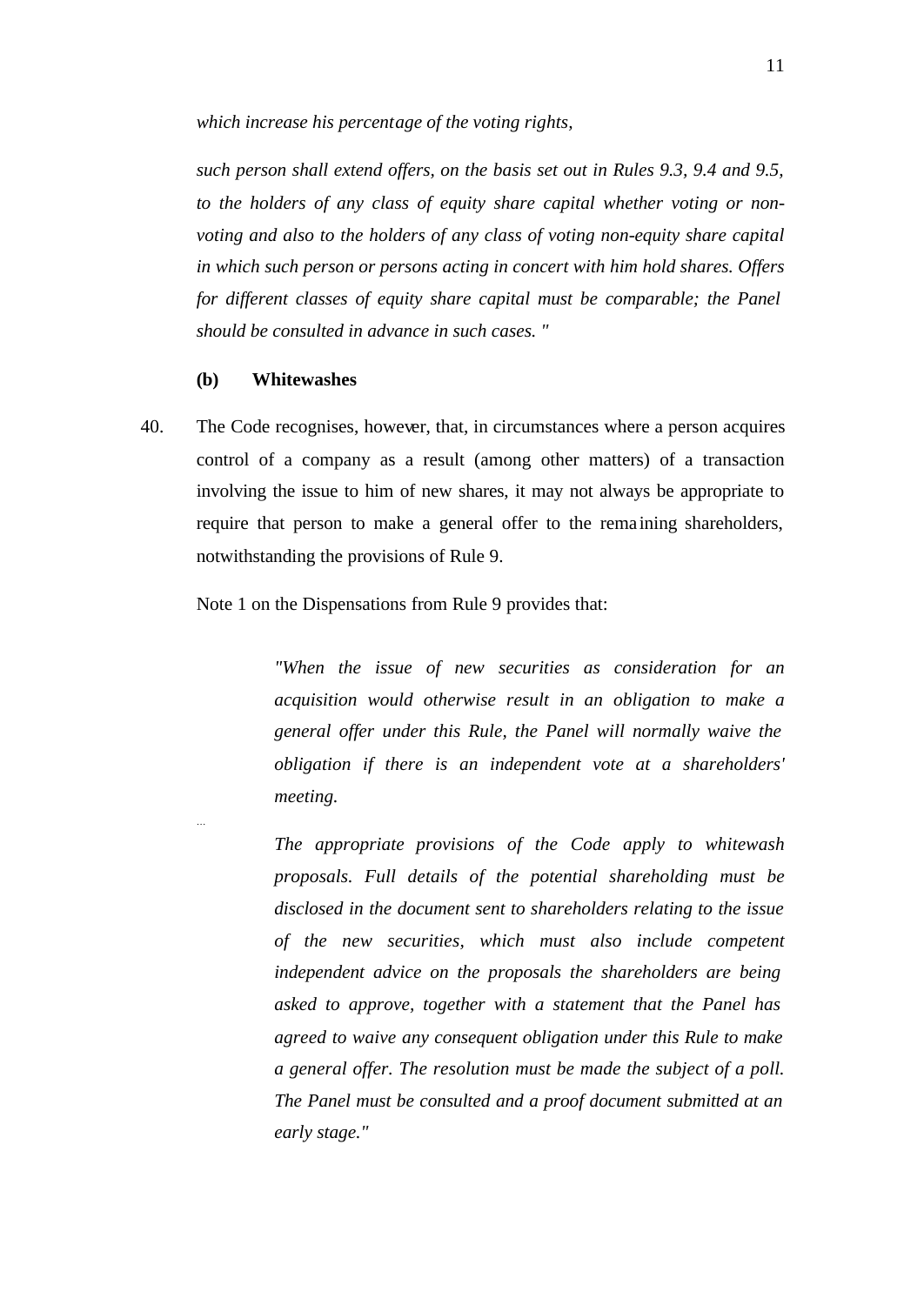41. The Code therefore provides, through the whitewash procedure, a mechanism whereby, subject to certain safeguards, shareholders of the company that are independent of the party acquiring control may weigh in the balance the commercial merits of a transaction being proposed, on the one hand, and the ceding of control (in Code terms) of the company to the new controller, on the other. In these cases, the Panel will normally grant a waiver of the requirements of Rule 9 subject to the safeguards set out in Appendix 1 to the Code, including (among other matters):

 $\dddot{\bullet}$  .

*(d) approval of the proposals by an independent vote, on a poll, at a meeting of the holders of any relevant class of securities, whether or not any such meeting needs to be convened to approve the issue of the securities in question; and*

*(e) disenfranchisement of the person or group seeking the waiver and of any other non-independent party at any such meeting. "*

# **(c) Disqualifying transactions**

42. A further safeguard in a proposed whitewash transaction is that there must have been no "disqualifying transactions" in the previous 12 months. This requirement is set out in detail in paragraph 3 of Appendix 1 to the Code which provides that:

*"Notwithstanding the fact that the issue of new securities is made conditional upon the prior approval of a majority of the shareholders independent of the transaction at a general meeting of the company:-*

*(a) the Panel will not normally waive an obligation under Rule 9 if the person to whom the new securities are to be issued or any person acting in concert with him has purchased shares in the company in the 12 months prior to the posting to shareholders of the circular relating to the proposals but subsequent to negotiations, discussions or the*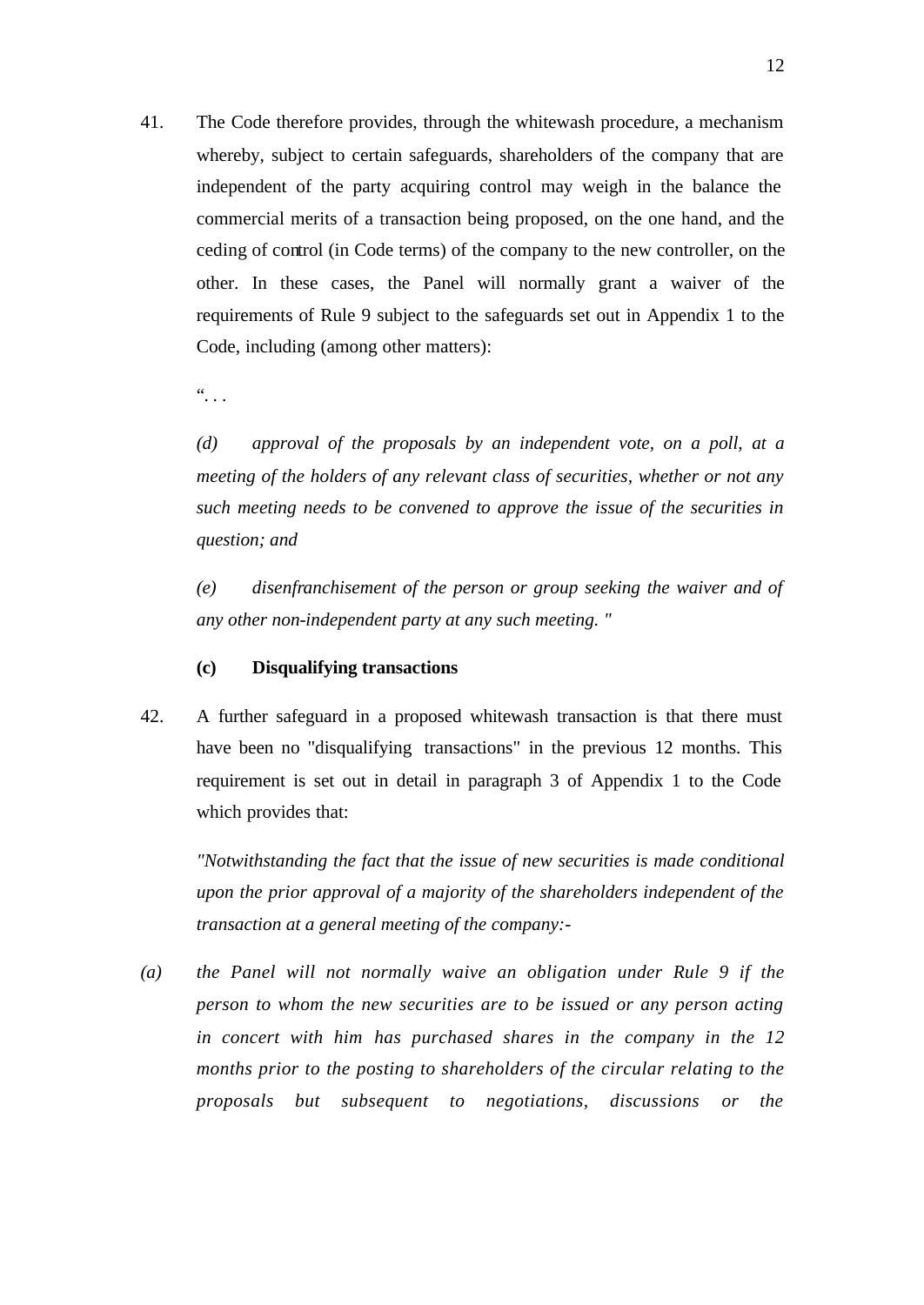*reaching of understandings or agreements with the directors of the company in relation to the proposed issue of new securities;*

- *(b) a waiver will be invalidated if any purchases are made in the period between the posting of the circular to shareholders and the shareholders' meeting."*
- 43. The rationale behind the introduction of this provision is General Principle 1 of the Code which states that:

*"All shareholders of the same class of an offeree company must be treated similarly by an offeror. "*

44. It is an important constituent element of a disqualifying transaction, however, that an offeror should not be penalised for having made an acquisition of shares at a time when the proposed transaction which will give him control was not in contemplation. It is only where the whitewash transaction and the purchase of offeree company shares can be regarded in some way as part of the same overall transaction that there can be General Principle 1 concerns.

# **Application of the disqualifying transaction provisions to Mr Thomas' grounds for appeal**

- 45. We now turn to the issues raised by Mr Thomas.
	- **(a) The Sunneynook acquisition**

# *Background*

- 46. Sunneynook is a company registered in the British Virgin Islands. It is owned by a Turkish national named Mr Osman Akatte.
- 47. Sunneynook owns 10,720,446 ordinary shares in Alexanders. It acquired those shares on 27 June 2002 pursuant to the terms of put option agreements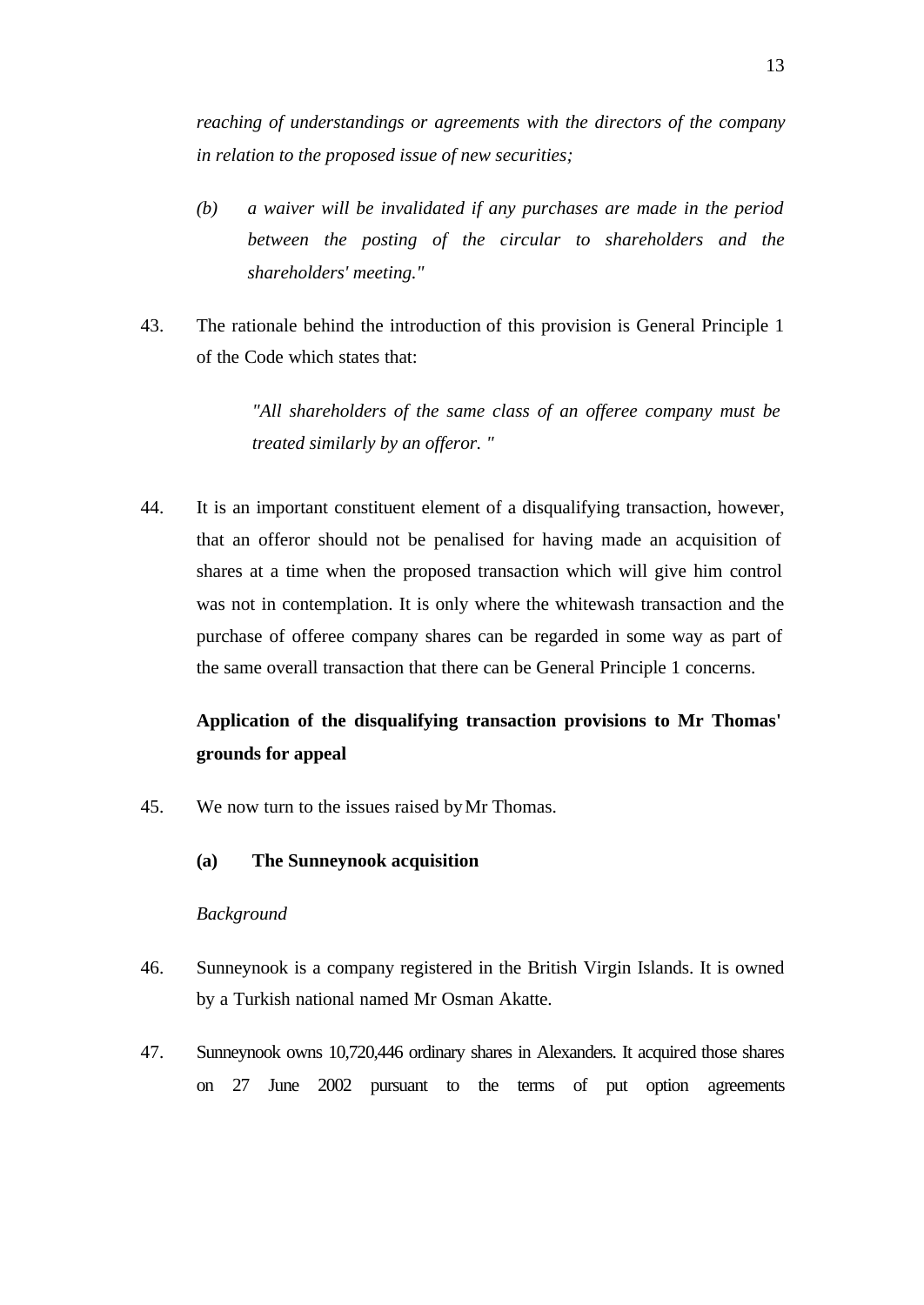entered into with Mrs Clayton on 21 May 2001 in the circumstances described in paragraphs 23 and 24 above.

- 48. Sunneynook's payment obligations under the put option agreements were guaranteed by Lynch Talbot, which ultimately controls Orb Estates. The Executive therefore concluded that Sunneynook could not be considered to be independent for the purposes of the shareholder vote to approve the waiver of the Rule 9 obligation.
- 49. The guarantee by Lynch Talbot also raised the issue of whether Sunneynook and Orb Estates should be deemed to be acting in concert. If Sunneynook was deemed to be acting in concert with Orb Estates, an acquisition of shares by Sunneynook would potentially be a disqualifying transaction in relation to the whitewash. The Panel concluded that the acquisition of shares by Sunneynook pursuant to the terms of the put option agreements should not be regarded as a disqualifying transaction. The reasons for the Panel's conclusion are set out below, but concern the nature and timing of the arrangements which led to Sunneynook's acquisition of shares, rather than the relationship of the acquirer with Orb Estates.
- 50. Mr Thomas referred to the first paragraph of Note 10 (now re-numbered as Note 11 following the issue on 4 July by the Code Committee of Response Statement 9 which inserted a new Note 5) on Rule 9.1 in support of his argument that the relevant time to test whether a disqualifying transaction occurs when shares are acquired as a result of a put option is the date of the actual acquisition of those shares.
- 51. Note 11 provides:

*"In general, the acquisition of convertible securities, warrants or options does not give rise to an obligation under this Rule to make a general offer but the exercise of any conversion or subscription rights or options will be considered to be an acquisition of shares for the purpose of the Rule. "*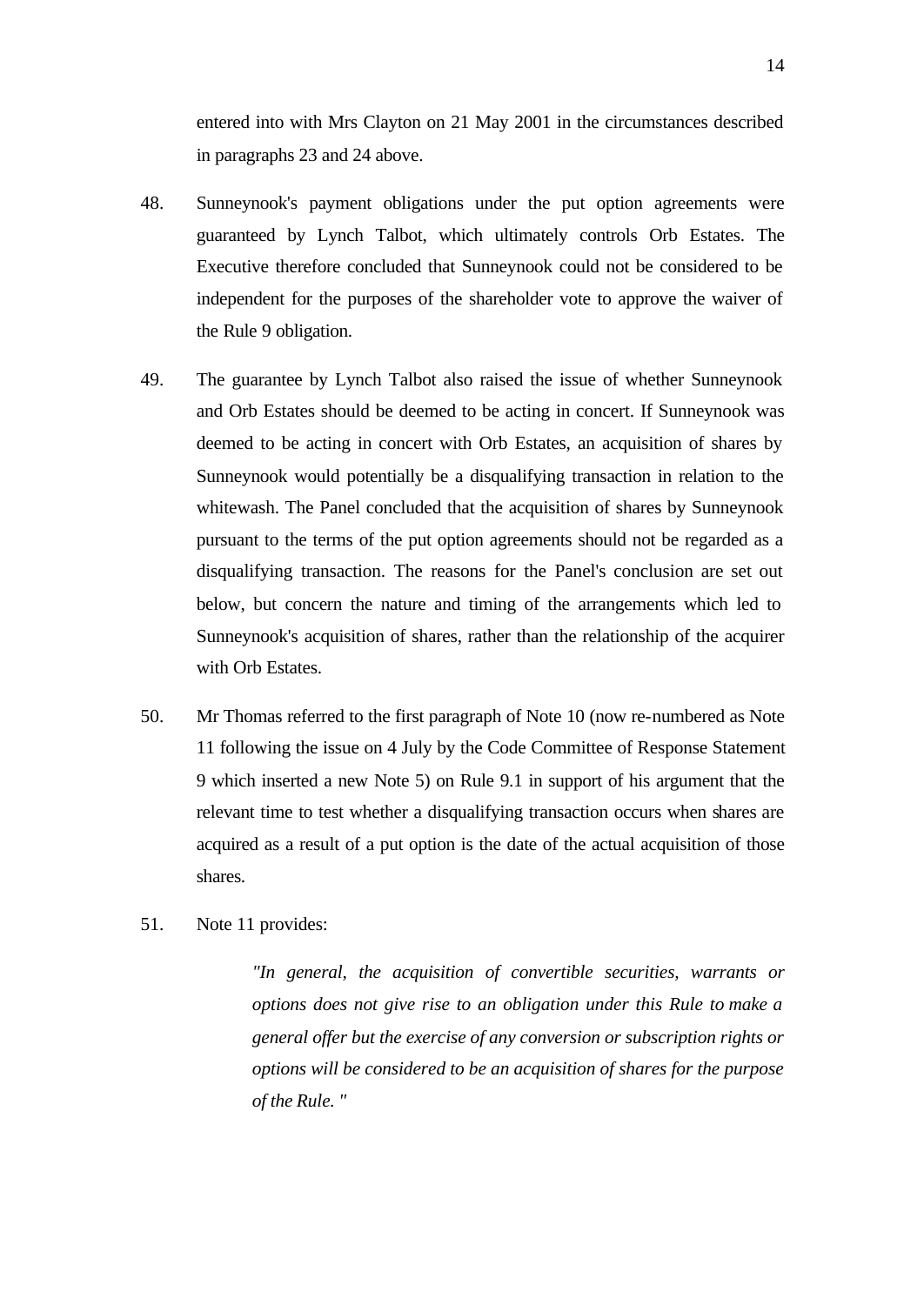52. The Executive did not accept Mr Thomas' argument. It suggested that Note 11 is concerned with determining where, in fact, actual control of offeree company shares lies and who controls those shares for the purposes of triggering an obligation to make a general offer under Rule 9. Where shares are under option, the option-holder normally does not control those shares and, therefore, should not be considered to do so until such time as he in fact acquires them when the option is exercised. This is made clear by the next paragraph of Note 11 which provides that:

> *"The taking of an option will, however, normally be regarded as constituting the acquisition of shares giving rise to such an obligation where the relationship and arrangements between the two parties concerned are such that effective control over those shares has passed to the taker of the option. "*

- 53. The purpose of Note 11 is therefore, according to the Executive, very different from the rationale behind disqualifying transactions, where the key issue to determine in Code terms is whether the offeror took steps to acquire shares in the offeree company (and therefore to treat shareholders unequally) at a time when it had commenced negotiations with the offeree company board in relation to the whitewash transaction, such that there was a reasonable likelihood that the transaction would proceed. The Executive therefore considers that Note 11 is not relevant to the issue of whether the Sunneynook acquisition was a disqualifying transaction.
- 54. The Executive has considered the exercise of put options in this context before and has concluded that, since the timing of the exercise of the put is in the control of the shareholder putting the shares and not in the control of the recipient of the shares, the date on which the put is exercised is not relevant for the purposes of determining whether the acquisition is a disqualifying transaction. Instead, the relevant date for determining whether the constituent elements of a disqualifying transaction are met is the date on which the put option agreement is entered into - i.e. 21 May 2001 in this case. It is when the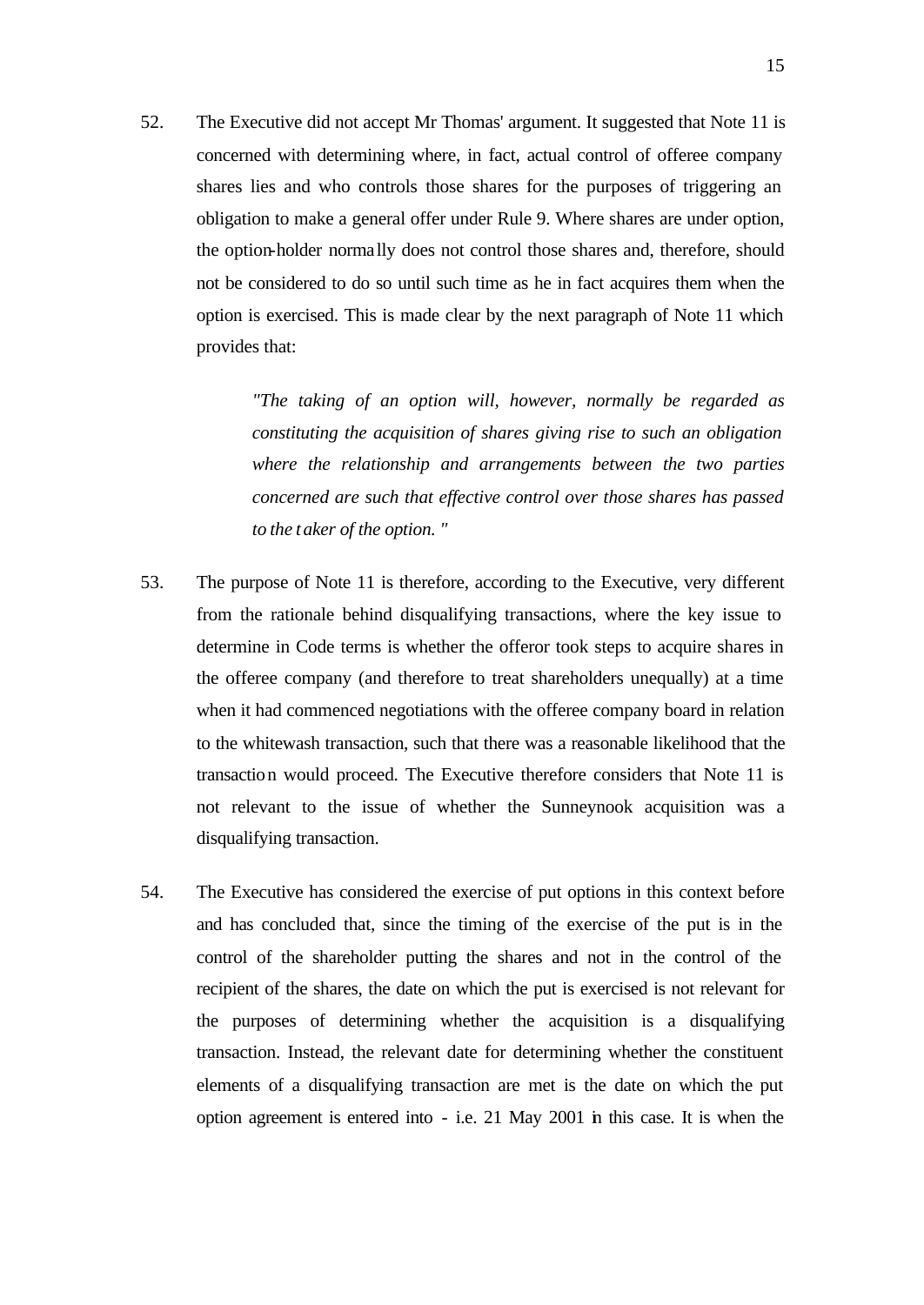put option is entered into that the acquirer incurs the potential obligation to acquire the shares, and therefore at that time that equal treatment of the shareholders as a whole under General Principle 1 should be considered.

55. The Panel agrees with the Executive on this point.

### *Application of the Executive's interpretation to the Sunneynook acquisition*

- 56. The current transaction between Orb Estates and Alexanders was first considered by Orb Estates in November or December of 2001, and was first discussed with the Alexanders board in December 2001. An initial agreement in relation to the transaction was entered into on 30 January 2002. That agreement was replaced by an agreement dated 31 March and subsequently by the final agreement dated 4 July.
- 57. Given that the put option agreements were entered into on 21 May 2001 and the original Alexanders circular to shareholders was posted on 4 July 2002, the Panel considers that the Sunneynook acquisition should not be regarded as a disqualifying transaction for Code purposes for two reasons:
	- first, the put option agreements were entered into more than 12 months before the date of the original Alexanders shareholder circular; and
	- secondly, entering into the put option agreements pre-dated by some months the negotiations, discussions or the reaching of understandings or agreements with the directors of Alexanders in relation to the proposed issue of new securities to Orb Estates.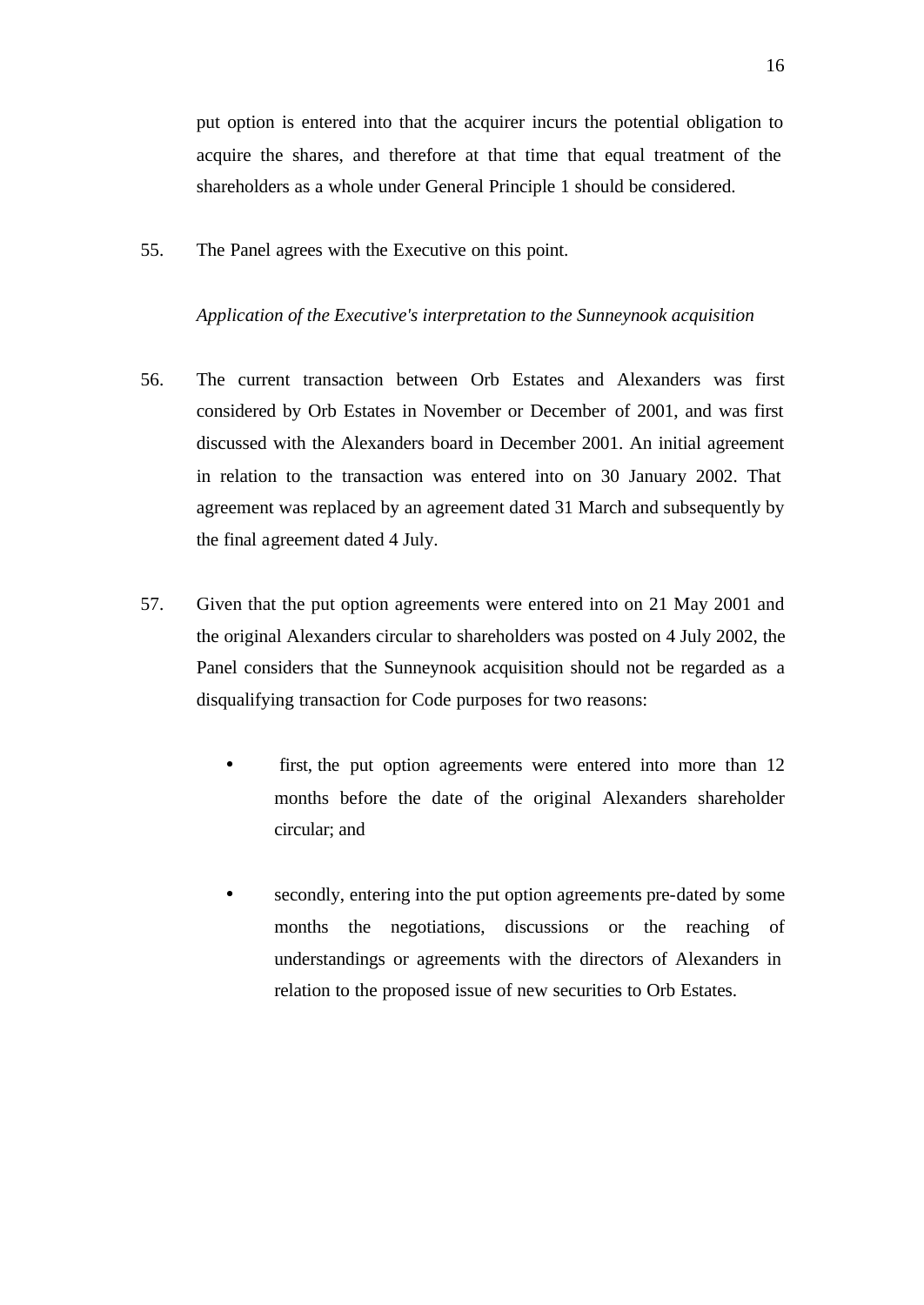### **(b) The Humm/Gateside transaction**

### *Background*

- 58. Mr Humm has been a director of Alexanders since 1992, being vice chairman and chief executive between 1992 and 2000 and becoming a nonexecutive director in October 2000. After the company had restructured itself and became a cash shell, Mr Humm remained a director in order to see through the development of the company.
- 59. As mentioned above, Mr Humm owns 1,342,656 ordinary shares in Alexanders, representing approximately 3.2% of the issued voting share capital and has given an irrevocable undertaking to vote in favour of the resolution to approve the Orb Estates transaction at the relevant shareholders' meeting.
- 60. The Panel was informed that, shortly before the first Alexanders circular was posted to shareholders, Mr Humm made the board aware of his desire to sell his stake, though he wished to remain a director of this company after the transaction. As a result, Gateside was introduced to Mr Humm as a purchaser via Mr Helvert and Mr Ozturk (one of the co-owners of Lynch Talbot) and an agreement was entered into on 3 July, the day before the date of the circular, under which Gateside agreed to acquire Mr Humm's shares conditionally upon the approval of the Orb Estates transaction by Alexanders' shareholders for 30 pence per share.
- 61. Gateside is a company registered in the British Virgin Islands and is owned by an individual named Sven Olav Bracks, who is a Scandinavian resident and businessman.
- 62. The Panel was informed that Mr Humm did not consider the proposed purchase price of 30 pence per share to be unreasonable, even though the last trading price of an Alexanders share before trading of the shares on AiM was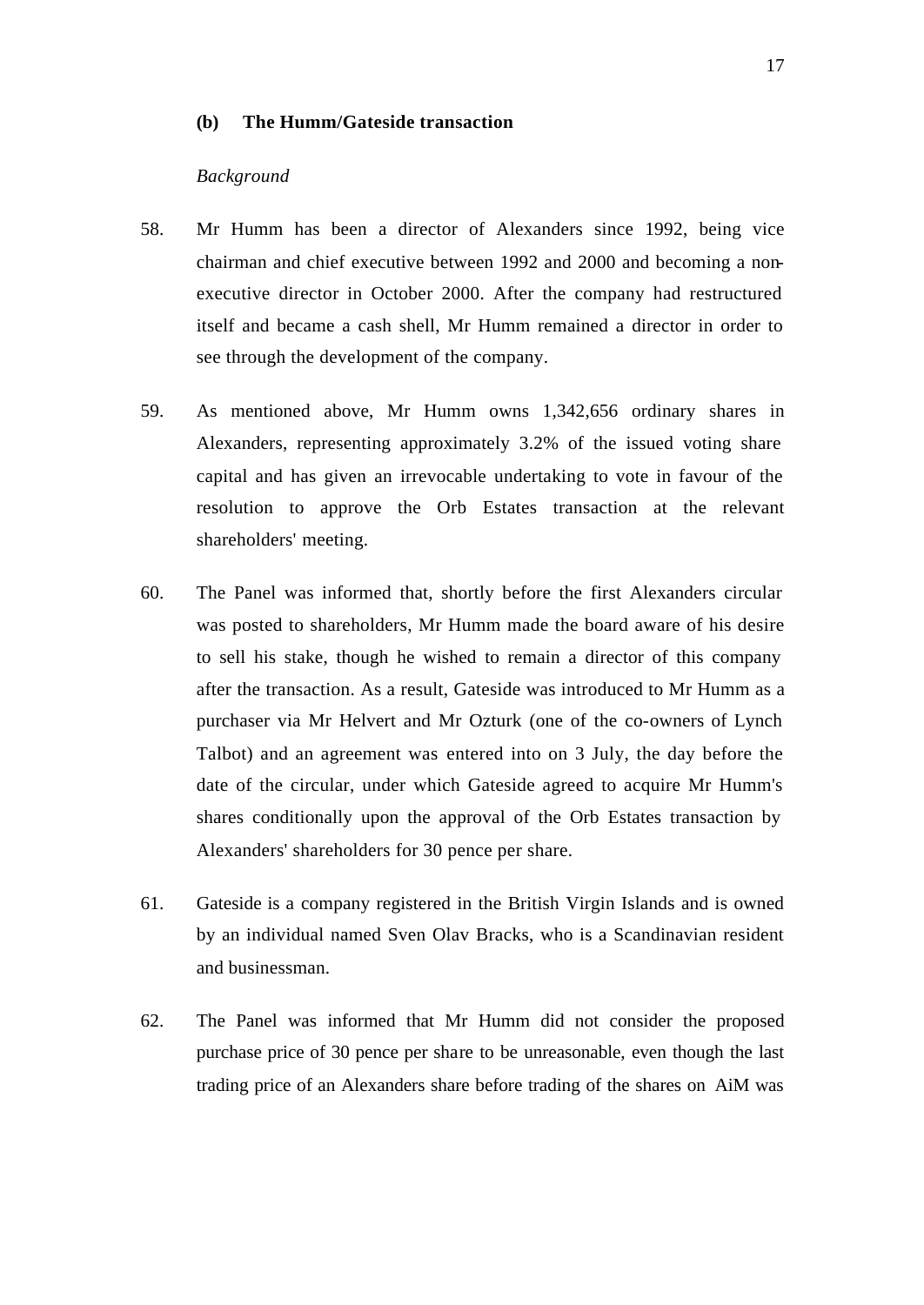suspended following announcement of the current transaction was 15.5 pence, because he was convinced of the attractiveness of the Orb Estates transaction. Mr Humm also did not consider that the identity of the purchaser of the shares should raise any issues as regards the proposed Orb Estates transaction.

63. Due to the fact that the Alexanders circular was due to be posted the following day, Alexanders and its financial adviser at the time, Corporate Synergy, concluded that the proposed Humm/Gateside transaction could be disclosed simply by the following statement in the circular:

*"A third party has entered into an agreement with Mr Humm to purchase his entire ordinary share holding in the Company immediately following the Class Meetings. "*

64. The Executive was not consulted about the Humm/Gateside agreement or this disclosure before the circular was posted, as it should have been.

# *Potential disqualifying transaction*

- 65. The Executive has not to date been required to rule definitively on whether or not it considers Gateside to be acting in concert with Orb Estates as a result of the possible connection between Gateside and Lynch Talbot/Orb Estates. The position is not clear cut. However, the Executive adopted a cautious approach to the issue and informed Alexanders that, in its view, it was likely that Gateside was acting in concert with Lynch Talbot and, accordingly, Orb Estates. In the interests of progressing with the transaction and because of a desire to resolve the original issues raised speedily, the relevant parties to the transaction have accepted this decision.
- 66. Since Gateside has been treated as acting in concert with Orb Estates, an acquisition of Alexanders shares by Gateside would amount to a disqualifying transaction in the same way as if it had been made by Orb Estates itself.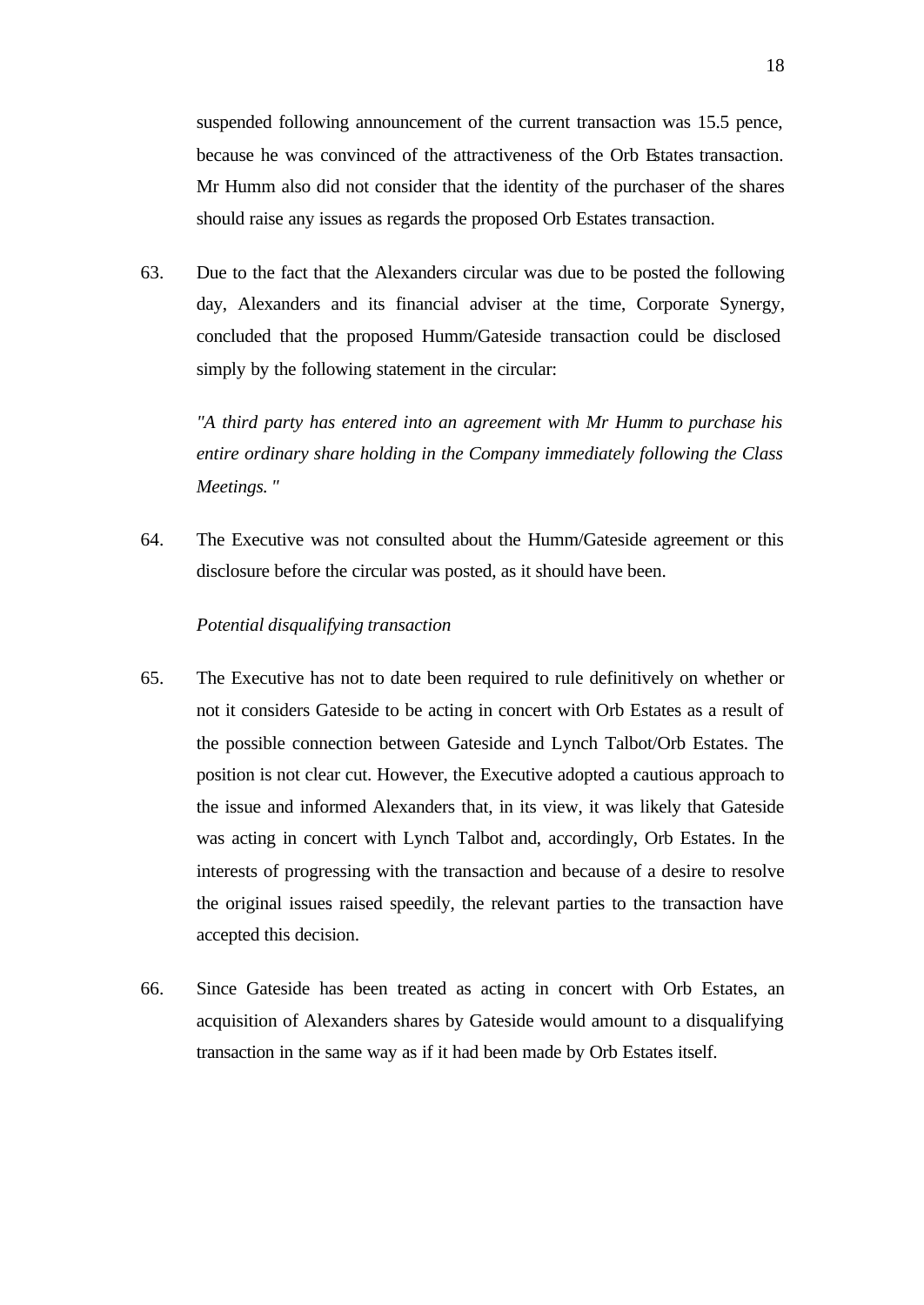- 67. Although Mr Humm has now agreed to the cancellation of the agreement with Gateside, and although the Panel understands that he would prefer to remain as a director of the company after the Orb Estates transaction, he has agreed that he will now resign as a director of Alexanders immediately prior to completion of the transaction so as not to be prevented from selling his shares for 12 months after the company's re-admission to AiM.
- 68. The Executive considered whether simply entering into the Humm/Gateside agreement should be considered to be a disqualifying transaction or whether, alternatively, the position could be remedied by terminating the agreement before the acquisition of the shares by Gateside.
- 69. The purpose of the provisions concerning disqualifying transactions is to ensure equality of treatment as between the shareholders of the company concerned so as not to allow some shareholders a cash exit from the company at the hands of the offeror while the remaining body of shareholders are not afforded such an option.
- 70. The Executive therefore considered that if the agreement to sell the shares was terminated, no shareholder would in fact be treated in any preferable way compared with the others and that accordingly it would not be offensive under General Principle 1. The Executive therefore ruled that if the agreement was terminated it would not be considered to be a disqualifying transaction. On the back of this ruling, the agreement was terminated and the Panel agrees that this is sufficient to remedy this point.

# *Continued independence of Mr Humm*

71. It is suggested by Mr Thomas that, notwithstanding termination of the Humm/Gateside agreement, Mr Humm should no longer be considered as independent of Orb Estates either for the purposes of being entitled to vote his shares on the proposed transaction at the shareholders' meeting or of recommending the transaction to shareholders.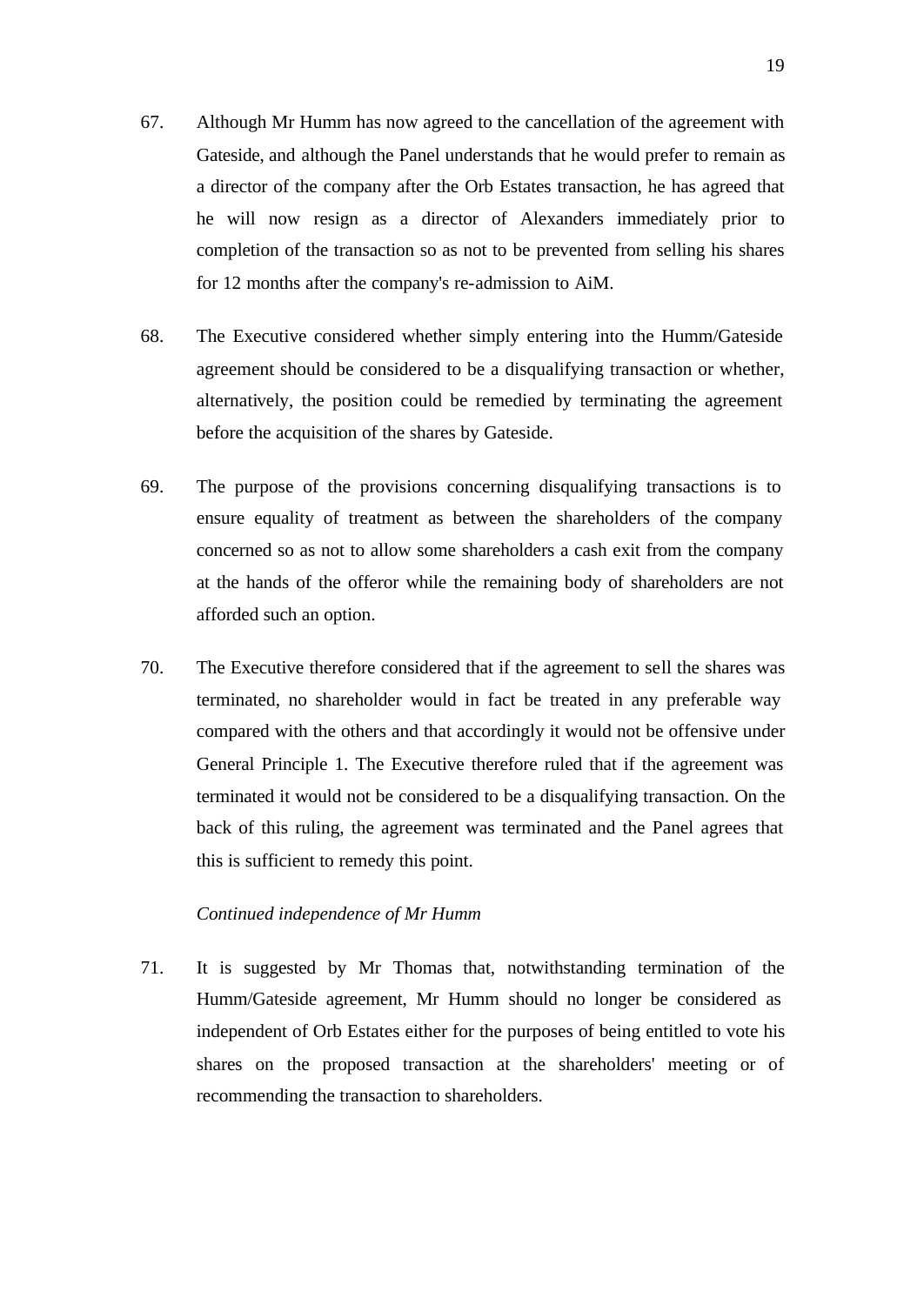72. Given the unsatisfactory background (see above), it is not surprising that this point is made. However, the effect of termination of the Humm/Gateside agreement should be, for all purposes of the Code, to put the parties into the position they would have been in had the agreement not been entered into in the first place. Further, the Panel has seen written confirmations from the relevant parties (including Mr Humm himself) that Mr Humm is not connected with Orb Estates. Accordingly, the Panel does not consider that Mr Humm should be prevented from voting on the proposals or recommending the transaction to shareholders.

# *Effect of non-disclosure*

73. Had the Executive been consulted in advance about the proposed Humm/Gateside transaction (as it should have been) and concluded that Gateside was in fact acting in concert with Orb Estates, it would not have permitted the Humm sale to be entered into. The result of the ruling on this issue is therefore the same as if the Executive had been properly consulted in advance.

# *No side agreements*

74. In approving the termination of the Humm/Gateside agreement, the Executive was concerned to ensure that there were no other agreements or arrangements that existed as a result of which Mr Humm would subsequently be able to transfer his shares to Orb Estates (or any associate of Orb Estates) or would otherwise be compensated for being unable to sell his shares at this time or at the proposed price of 30 pence each. The Executive was also concerned that, even in the absence of such an agreement today, Mr Humm should not be able to sell his shares to Orb Estates (or any of its associates) in the 12 month period following the proposed transaction.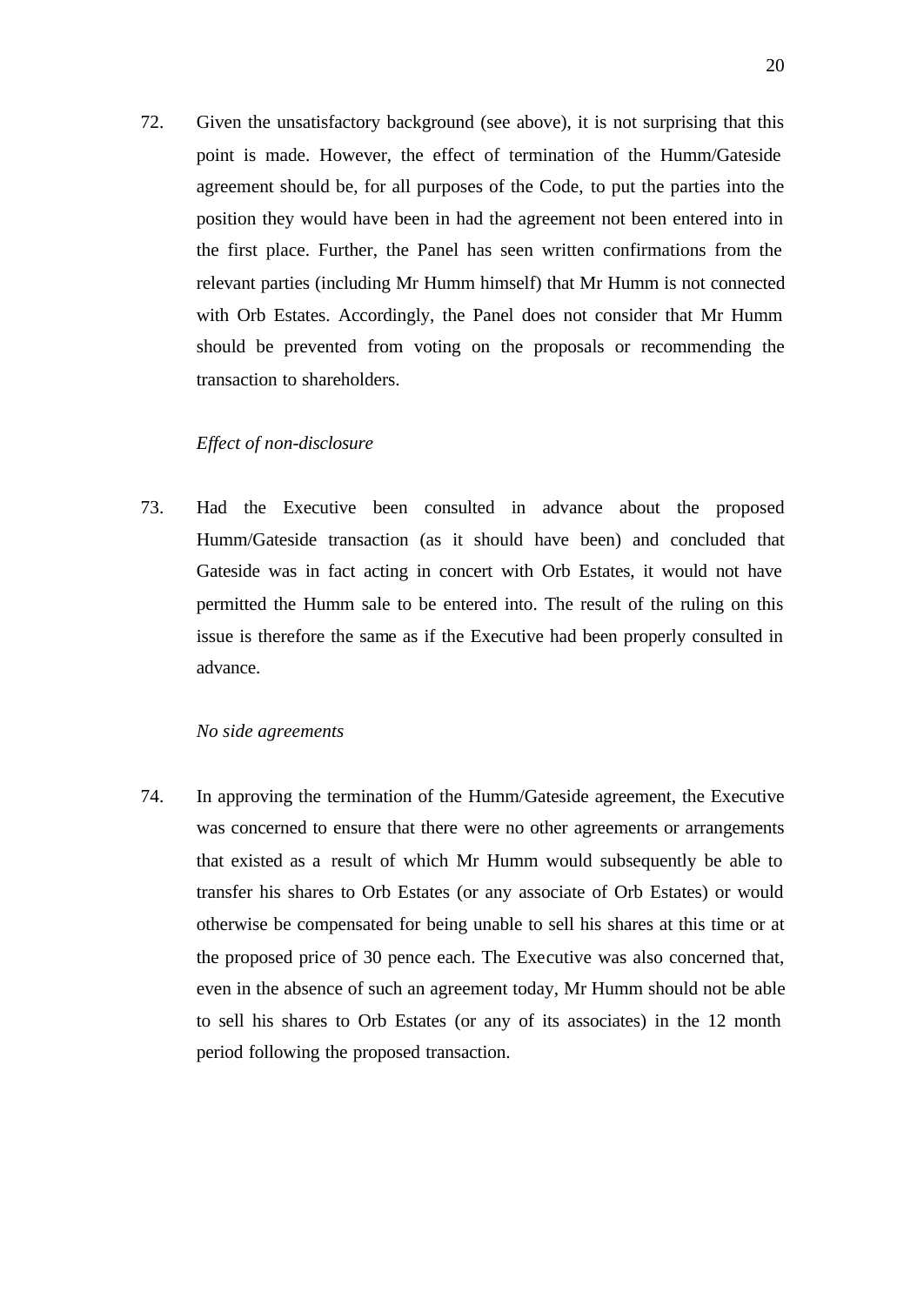75. As a result, the supplemental circular contains the following statements:

*"Following termination, there are no agreements, arrangements or understandings whereby any of the Ordinary Shares owned by Mr Humm will be transferred to any person, or otherwise existing between Mr Humm and any member of the Orb Group or associate of any such member (including Gateside Holdings Limited).*

*Subject to shareholder approval of the Proposals and so that he can sell his Ordinary Shares, Mr Humm will resign as a director immediately prior to Admission. Mr Humm has agreed that he will inform the Panel, and obtain its prior approval, of any disposal of his shareholding within the twelve months immediately following Admission."*

- 76. The Executive has also received a letter from Mr Humm to the same effect.
- 77. Mr Thomas contends that in the event that Mr Humm does not comply with his undertakings to the Panel, the Panel will have no effective sanction against either Mr Humm or Orb Estates, In fact, the Panel, in such a case, will have the same sanctions as it always has when any party breaches the Code.
- 78. The Executive describes the cancellation of the Humm/Gateside agreement as a pragmatic solution which is in accordance with the principles and Rules of the Code. Mr Thomas contended that, as a result of this solution, no penalty attaches to a serious failure of disclosure. However, the Panel considers that to withhold its waiver of the requirements of Rule 9 (and therefore effectively deny independent shareholders the opportunity of considering the transaction at the shareholders' meeting) would be an inappropriate response in the circumstances.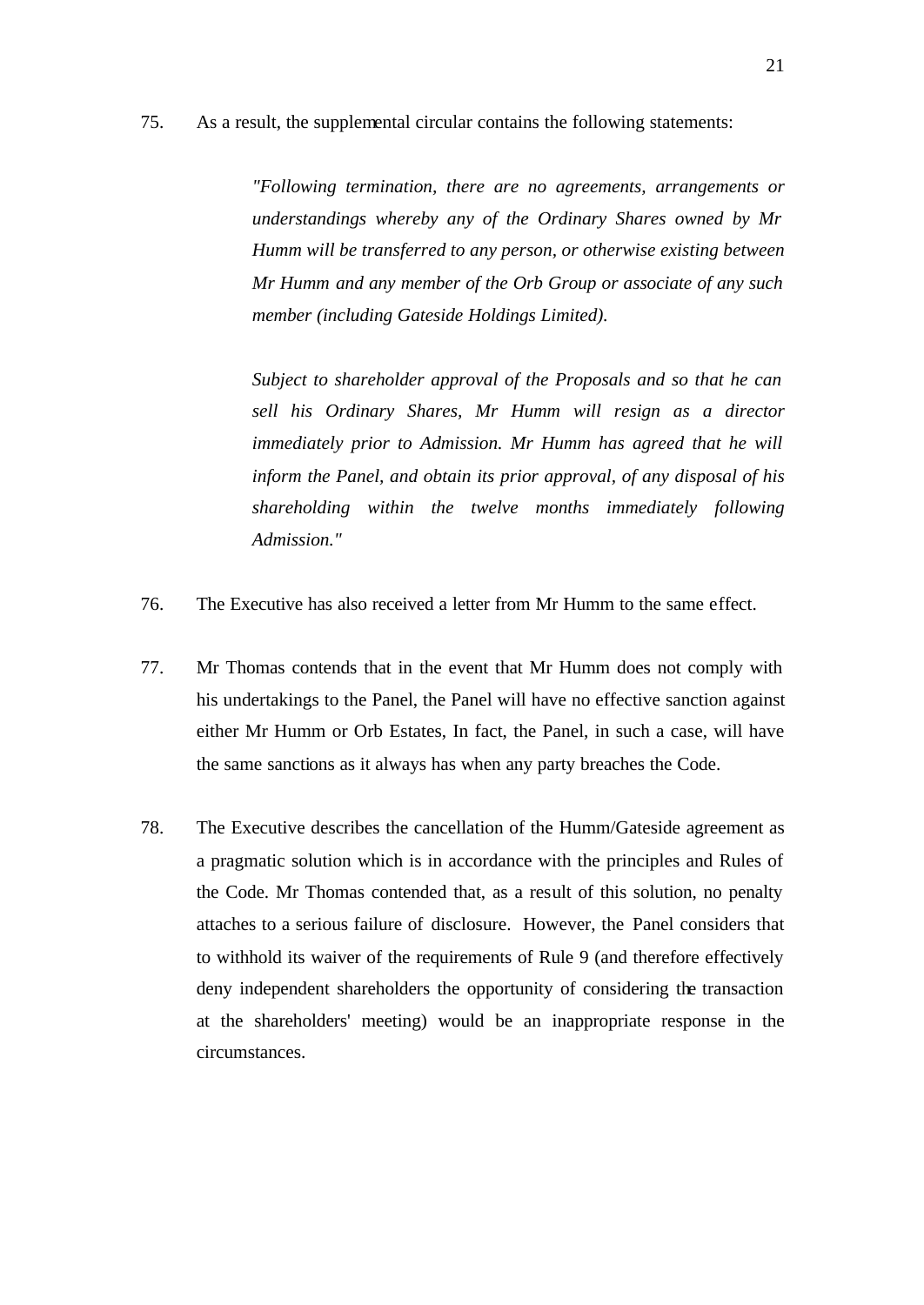### **Application of the Code to Mr Thomas' other grounds for appeal**

- 79. Mr Thomas also appealed on the ground that the Panel should not grant a Rule 9 waiver as the identities of the ultimate beneficial owners of Orb Estates are not disclosed in the Alexanders circular and because of what he describes as a pattern of material non-disclosure and misstatement.
- 80. Mr Thomas suggests that the "proponents" of the current transaction must benefit in some way from the Orb Estates group and, as such, are not independent of Orb Estates for the purposes of the transaction. In particular, Mr Thomas has cited Craigen and Mr Delacave as parties who should be required to prove they have no interest in the Orb Estates group, although even then he would still question their independence of Orb Estates and their eligibility to vote on the acquisition of the Poole Interests.

# *Disclosure in the Alexanders circular*

- 81. The original Alexanders circular discloses that the ultimate parent of Orb Estates is Euro & UK, which is registered in the British Virgin Islands and whose directors are Mr Sam Nolan and Mr Salai Ozturk. Only the ordinary shares in Euro & UK carry voting rights and these are owned by Lynch Talbot, a Jersey based company whose directors and shareholders are Mr Nolan and Mr Ozturk and their family trusts.
- 82. According to the Alexanders circular, a group of high net worth individuals have the right to income and, on a winding up, capital from Euro  $& UK$  through their ownership of the non-voting preference shares in that company.

## *Code issues relevant to this ground of appeal*

83. A shareholder circular issued in connection with a whitewash transaction is required by the Code to contain certain information in relation to the identity of the offeror, so as to enable the offeree company's shareholders to reach a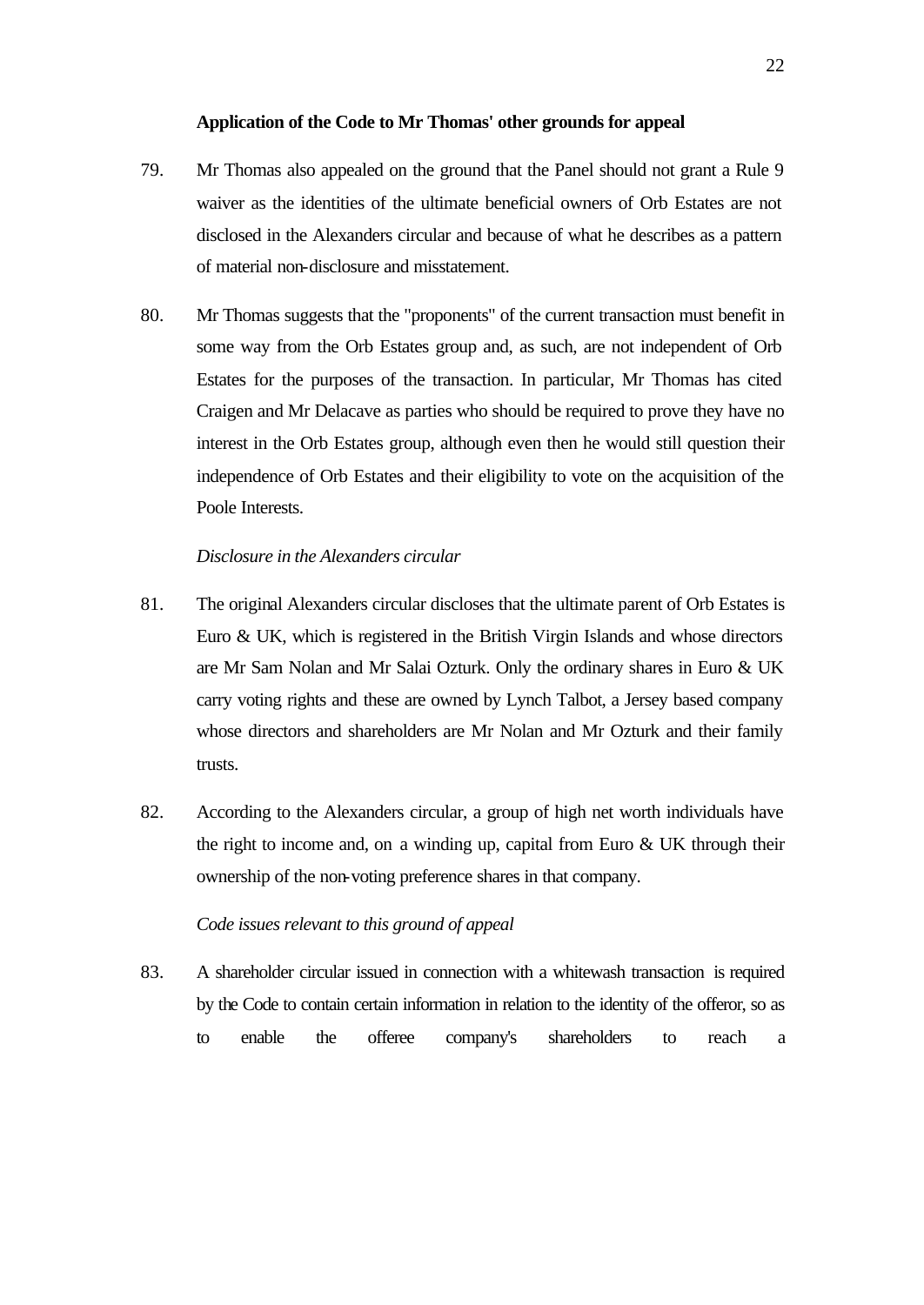properly informed decision as to the merits of the proposed transaction and the passing of control in the offeree company.

84. Specifically, in the present case where the offeror (Orb Estates) is not a company whose shares are admitted to the Official List or dealt in on AiM, Rule 24.2 provides as follows:

*"Except with the consent of the Panel:-*

*(c) . . . the offer document* [i.e. in this context, the whitewash circular] *must contain:*

*. . .*

*. . .*

*(iii) in respect of any person . . . whose pre-existing interest in the offeror is such that he has a potential direct or indirect interest of 5% or more in any part of the capital of the offeree company which the Panel regards as equity capital, details of his identity and of his interest in the offeror and such further information as the Panel may require in the particular circumstances of the case (see Note 2);"*

Note 2(a) to Rule 24.2 goes on to provide that:

*"(a) For the purpose of Rule 24*.*2 (c), the expression "person" will normally include the ultimate owner(s), and persons having control (as defined), of the offeror . . . Whilst the precise nature of the further information which may be required to be disclosed . . . in any particular case will depend on the circumstances of that case, the Panel would normally expect it to include a general description of the business interests of the offeror and/or other person(s) concerned and details of those assets which the Panel considers may be relevant to the business of the offeree company."*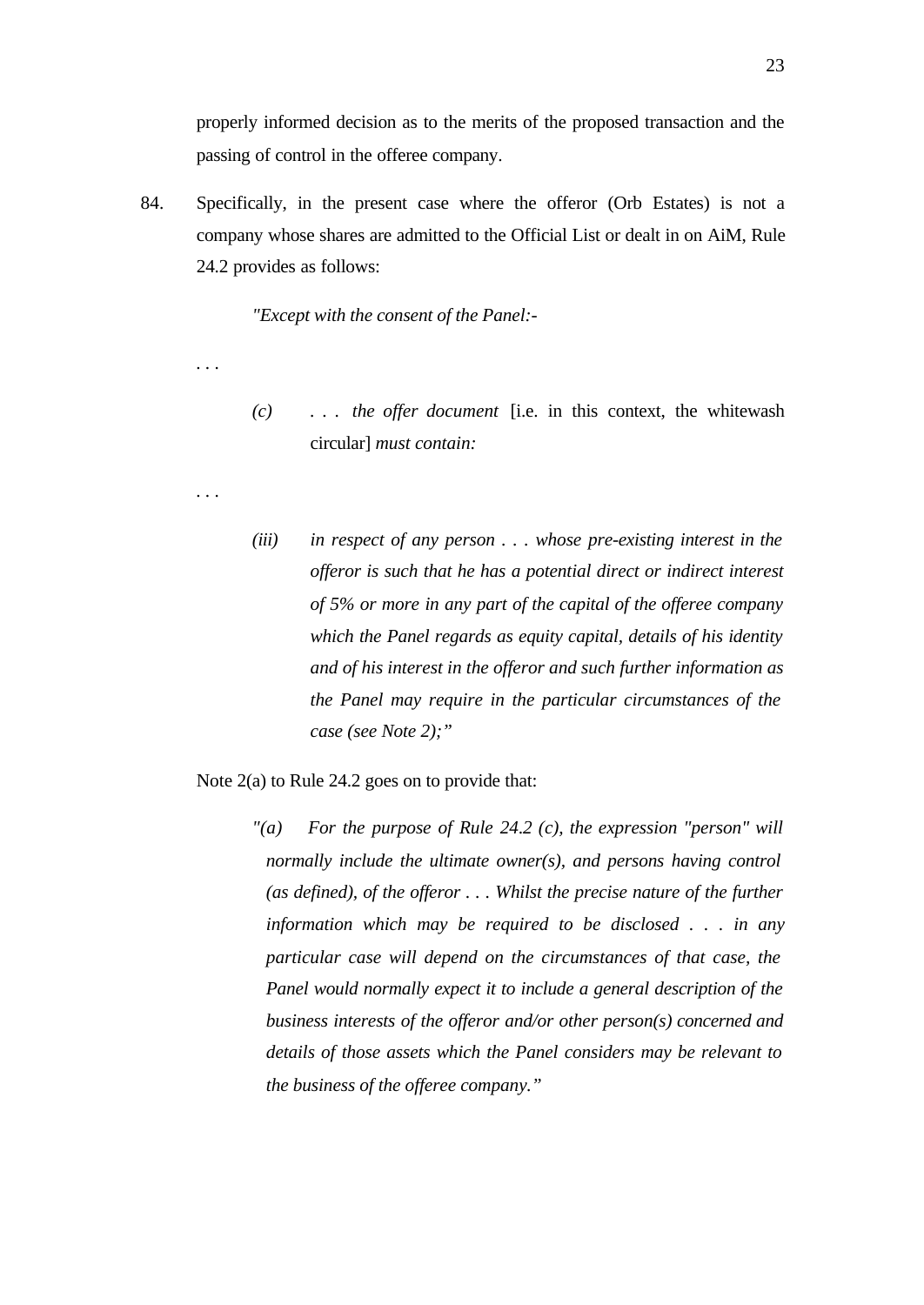85. The question from a Code perspective is, therefore, whether there has been appropriate disclosure of the indirect interests in Orb Estates in the Alexanders circular and what consequences should flow if there has not been.

### *Application of Rule 24.2*

- 86. The Panel's application of Rule 24.2(c) has developed over the years, in particular in recent years with the increase in the number of offers being made by venture capital businesses where control of the investments made by the venture capital business will rest with the fund manager, although the ultimate economic interest will be held for a number of (often passive) investors.
- 87. For the purposes of Rule 24.2, the key issue is what level of influence the underlying investors have, or would have, over decision-making processes in relation to the offer for, and the ongoing business of, the offeree company. In other words, whether a person has an indirect interest in the offeree for Rule  $24.2(c)(iii)$  purposes will generally be judged by reference to levels of control. If an underlying investor does not have any degree of voting control over the corporate vehicle which acquires offeree shares pursuant to the offer, his interest will not generally be regarded as being relevant for disclosure.
- 88. In relation to capital that does not confer control, no more is generally required for the purposes of the additional information referred to in Note 2(a) to Rule 24.2, than a description in broad terms of the nature of the investors, for example "pension funds" or "insurance companies", and the identities of the investors do not need to be disclosed.

### *Application to the Alexanders circular*

89. In the present case, ultimate control of Orb Estates is held by Lynch Talbot (through the voting, ordinary shares in Euro & UK) and its shareholders, Mr Nolan and MrOzturk. The identity of these persons is adequately disclosed in the circular.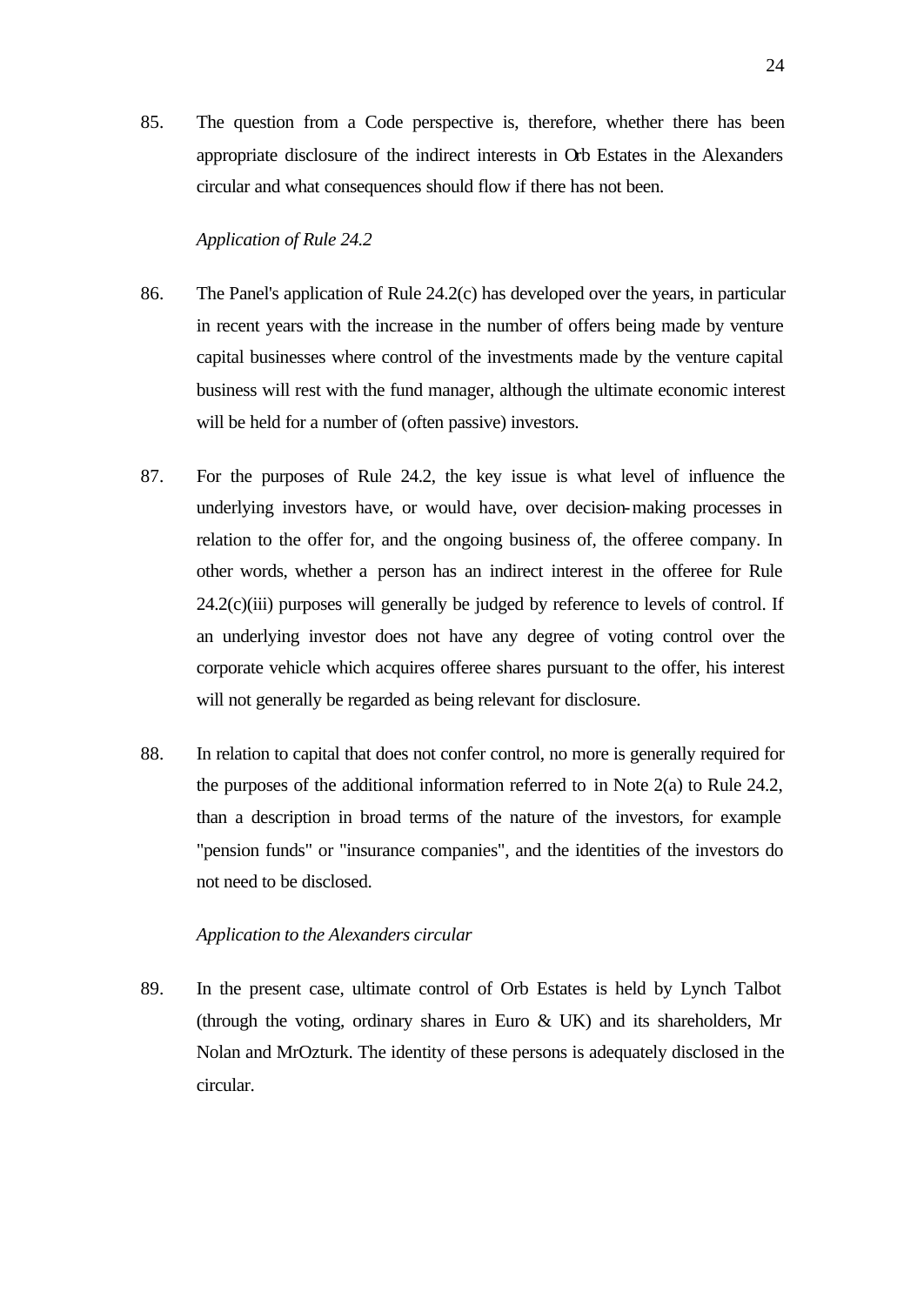90. We understand that (except for a holding by Mr Mitchell Higgins, a director of Orb Estates, of 211,368 Orb Estates shares, representing less than 1% of its capital) the only company in the Orb Estates ownership chain where any person may have an interest in capital which gives it an indirect interest in Orb Estates and accordingly in more than 5% of the equity capital of Alexanders, is Euro & UK. As stated in the circular:

> *"A group of high net worth individuals have the right to income and, on a winding up, capital from Euro & UK Property Limited through their ownership of preference shares in that company. "*

91. Given that the preference shares in Euro & UK only carry economic rights and do not have any voting (and therefore any potential control) entitlement, it is consistent with its usual application of Rule 24.2(c) that the identities of the holders of those shares are not disclosed and that they are described in that way. The disclosure of the ownership of Orb Estates in the Alexanders circular is consistent with its usual practice in similar circumstances and that, since the holders of preference shares will not be entitled to exercise control over Alexanders, it is not necessary for Alexanders' shareholders to be informed of the identity of those shareholders.

### *Position of certain parties connected with Alexanders*

- 92. The Executive was conscious however that failure to disclose the identity of the holders of the Euro & UK preference shares might lead to suggestions in the context of the present transaction that either Craigen or the directors of Alexanders are interested in those shares and therefore the Orb Estates group and, as such, should not be regarded as independent of Orb Estates and therefore should be unable to vote on the transaction.
- 93. The Executive therefore asked to be provided privately with details of the identities of the preference shareholders, but has been informed that because of confidentiality agreements between Lynch Talbot and those investors, their identities could not be revealed.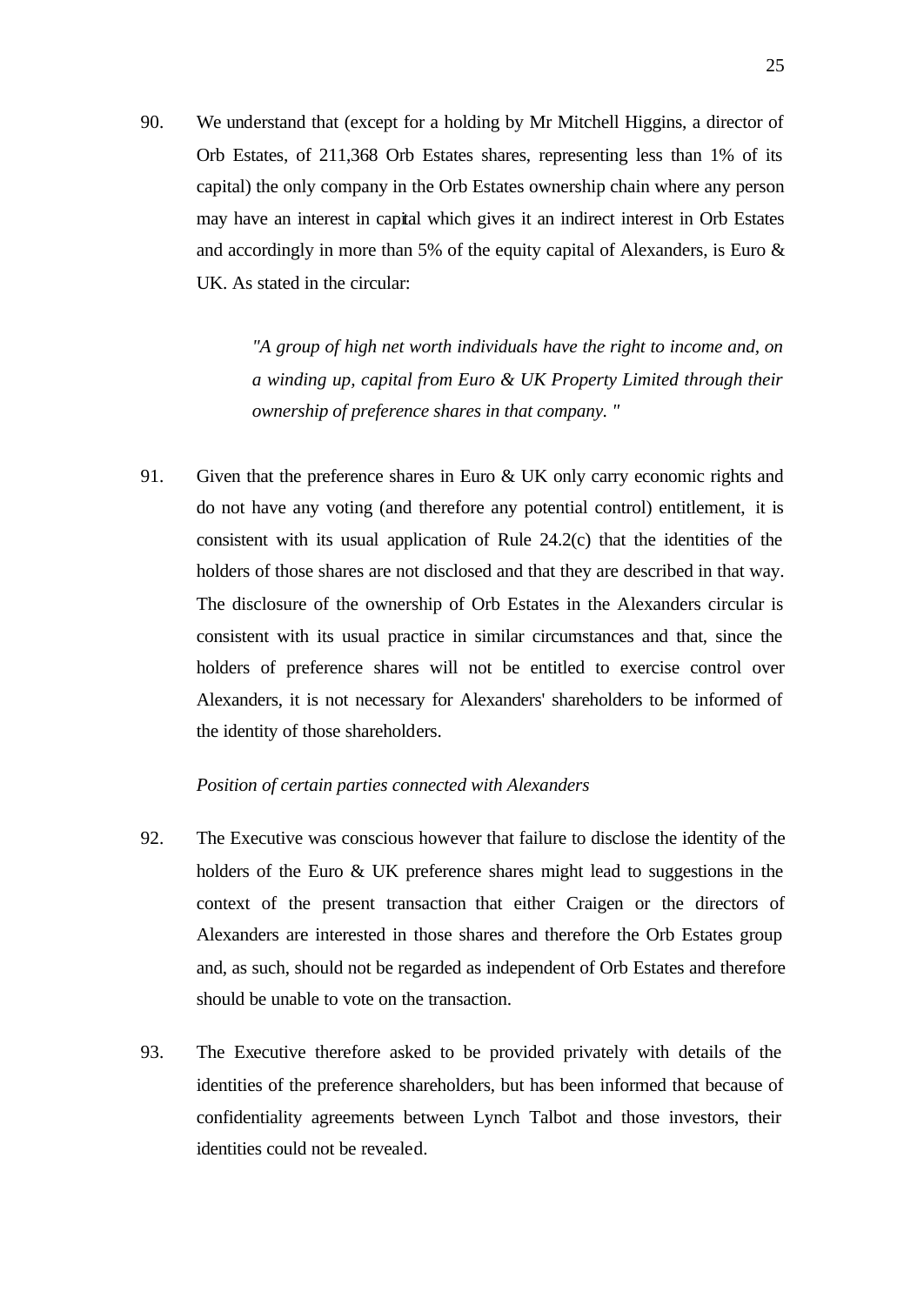- 94. However, the Executive obtained and the Panel had before it written confirmation from Lynch Talbot that, to the best of Mr Nolan's knowledge and belief, no interest in any of the share capital of Euro & UK, Lynch Talbot or any member of the Orb Estates group is held by any of, among others:
	- Craigen, its directors or Mr Robert Newman (the beneficial owner of Craigen);
	- any of the directors of Alexanders;
	- Sunneynook;
	- Gateside: and
	- Mrs Clayton.
- 95. The Panel also had before it written confirmations from Craigen, Mr Newman and each of the directors of Alexanders to the effect that they do not have, inter alia, any interest in Euro & UK, Lynch Talbot or any member of the Orb Estates group.
- 96. On the basis of the above confirmations, the Panel is satisfied that its consent to the waiver of the requirements of Rule 9 should still be given, notwithstanding that the identities of the preference shareholders in Euro & UK have not been disclosed. On the same basis, both Craigen and Mr Delacave have satisfied the Panel, on the evidence before it, that they can fairly be regarded as independent of Orb Estates for the purposes of the transaction.
- 97. On the general issue of non-disclosure and misstatement, there may well be questions which the Executive should address about the responsibility for these shortcomings but, having regard to the steps which have been taken to render the transaction Code compliant, including the issuance of the supplemental circular and the other steps recorded in it, the Panel believes it would be wrong to deprive Alexanders shareholders of an opportunity to consider the transaction on its merits.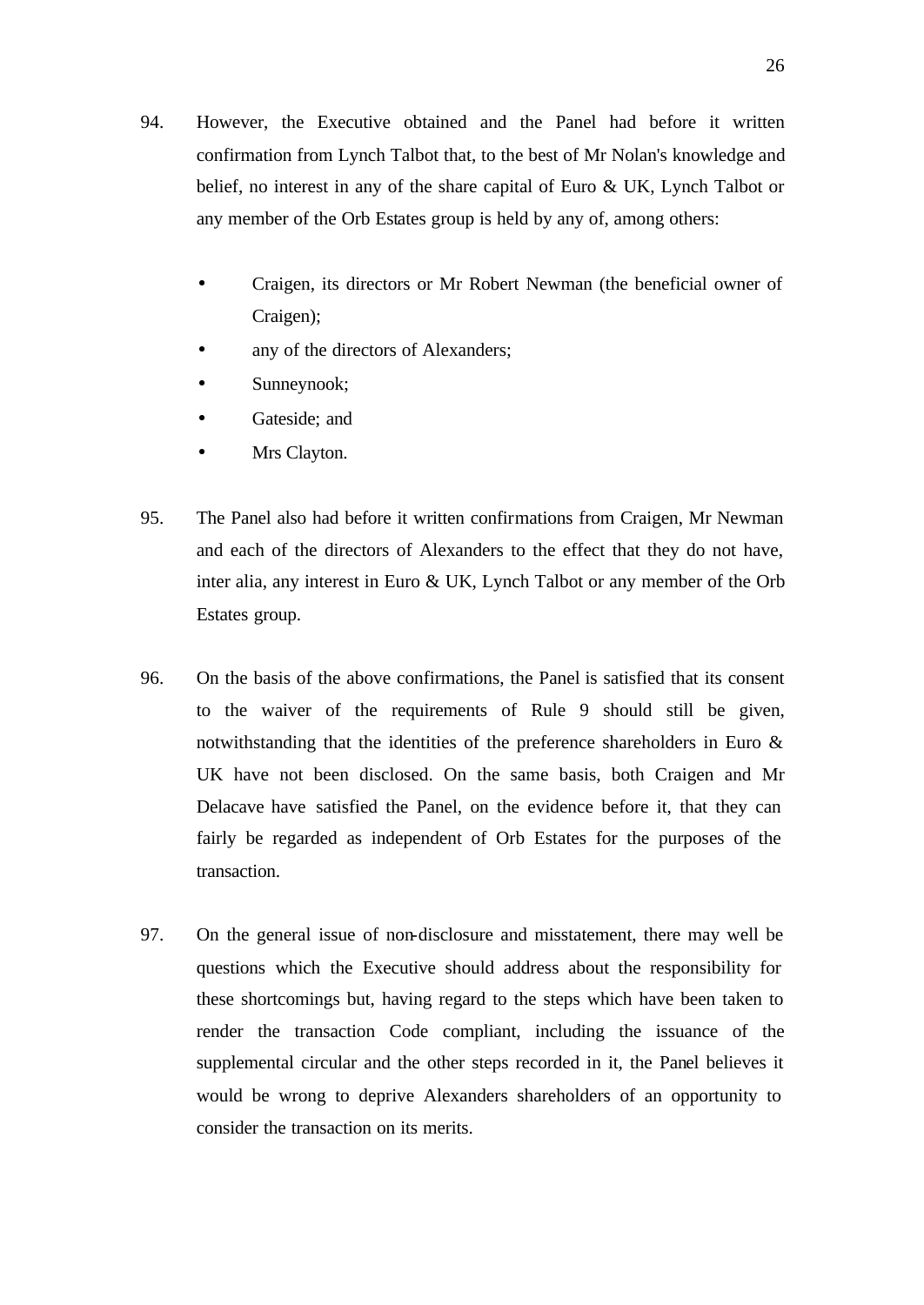### **Conclusion**

- 98. The original Alexanders circular was deficient in Code terms in a number of respects.
- 99. However, the Executive has taken steps to investigate the issues raised with it and to ensure that these deficiencies have been remedied. The Panel is satisfied, on the basis of the information and arrangements set out in the supplemental circular and of the facts as it understands them, that the transaction now complies with the Code.
- 100. It should be emphasised that the Code is not concerned with the financial or commercial advantages or disadvantages of a transaction, which are matters for the company concerned and its shareholders. Provided that a transaction is in compliance with the Code, the Panel should not seek to prohibit (or otherwise impose constraints upon) the transaction merely because certain elements of the transaction were previously deficient in Code terms. To do so would operate to deprive the shareholders of the company of the opportunity to consider the transaction on its commercial merits.
- 101. In relation to the specific grounds of appeal in this case:
	- the acquisition of shares in Alexanders by Sunneynook is not a disqualifying transaction for the purposes of the Code;
	- the agreement entered into between Mr Humm and Gateside is not a disqualifying transaction for the purposes of the Code as it has since been cancelled;
	- the absence of full information as to the beneficial ownership of the non-voting preference shares in Euro & UK does not prevent a waiver of the requirements of Rule 9 in this case; and